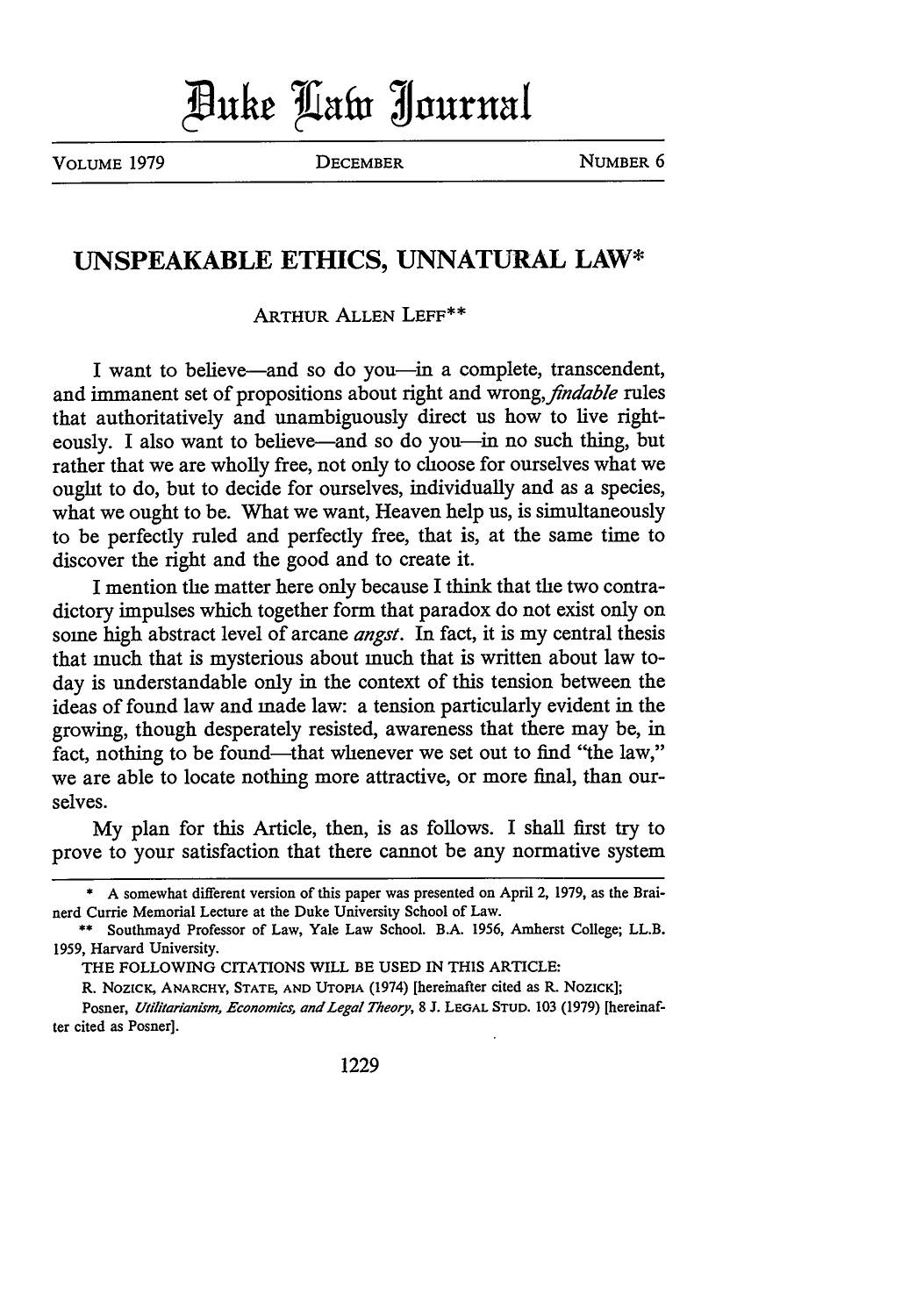ultimately based on anything except human will.' I shall then try to trace some of the scars left on recent jurisprudential writings by this growing, and apparently terrifying, realization. Finally, I shall say a few things about—of all things—law and the way in which the impossibility of normative grounding necessarily shapes attitudes toward constitutional interpretation.<sup>2</sup>

Consider what a "finder" of law must do. He must reach for a set of normative propositions in the form "one ought to do *X,"* or "it is right to do *X,"* that will serve in, indeed serve as the foundation for, a legal system. Once found, these propositions must themselves be immune from further criticism. Of course, once the finder finds what it is he is looking for, his work is not necessarily over. He may still work with the propositions, show their interactions, argue about their reach and implications, rationalize, restate, and reflect. But the propositions he has found are the premises of his system, and once found they cannot just be dispensed with. That which is found becomes a given for the system, however the system may be systematically manipulated. It is not created by the finder, and therefore it cannot be changed by him, or even challenged.

Imagine, now, a legal system based upon perceived normative propositions—*oughts*—which are absolutely binding, wholly unquestionable, once found. Consider the normative proposition, "Thou shalt not commit adultery." Under what circumstances, if any, would one conclude that it is wrong to commit adultery? Maybe it helps to put the question another way: when would it be impermissible to make the formal intellectual equivalent of what is known in barrooms and schoolyards as "the grand sez who"? Putting it that way makes it clear that if we are looking for an evaluation, we must actually be looking for an *evaluator*: some machine for the generation of judgments on states of affairs. If the evaluation is to be beyond question, then the evaluator and its evaluative processes must be similarly insulated. If it is to fulfill its role, the evaluator must be the unjudged judge, the unruled legislator, the premise maker who rests on no premises, the uncreated creator of values. Now, what would you call such a thing if it existed? You would call it Him.

There is then, this one longstanding, widely accepted ethical and legal system that is based upon the edicts of an unchallengeable creator of the right and the good, in which the only job of the person who would do right is *tofind* what the evaluator said. Assuming that I know

**<sup>1.</sup>** But see text accompanying notes 3-4 infra.

<sup>2.</sup> My colleague, Leon Lipson, once described a certain species of legal writing as, "Anything you can do, I can do meta." What follows is a pure instantiation of his category.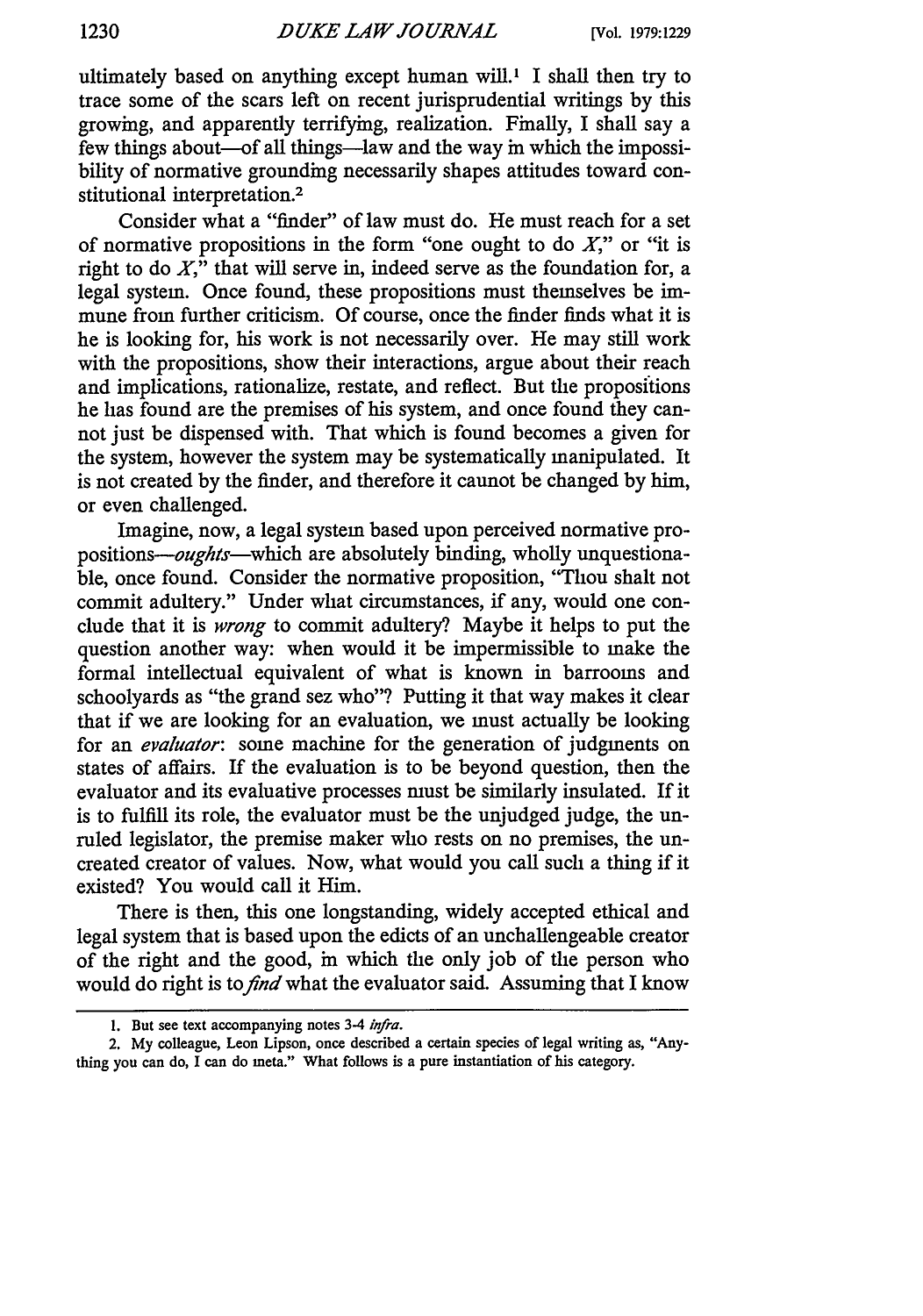what the command "Thou shalt not commit adultery" means, then if (and only if) the speaker is God, I ought not commit adultery. I ought not because He said I ought not, and why He said that is none of my business. And it is none of *my* business because it is a premise of *His* system that what He says I ought not to do, I ought not to do.

It is of the utmost importance to see why a God-grounded system has no analogues. Either God exists or He does not, but if He does not, nothing and no one else can take His place. Anything that took His place would also be Him. For in a God-based system, we do not define God's utterances as unquestionable, the way we might state that a triangle has three sides and go on from there and only from there. *We* are not doing the defining. Our relationship to God's moral order is the triangle's relationship to the order of Euclidean plane geometry, not the mathematician's. We are defined, constituted, as beings whose adultery is wrong, bad, unlawful. Thus, committing adultery in such a system is "naturally" bad only because the system is supernaturally constituted.

Put another way, God, for philosophical purposes, is uniquely in the universe that being whose every pronouncement, including evaluative ones, is a "performative utterance." A "performative" is a statement that does not describe facts or conform to them but instead constitutes them, creates them, "performs" them. When I say, "I am taking a walk," I am describing what I am doing. When I say, "I apologize," or "I swear," I am *doing* it. There is no question whether I am accurately reporting on the world, because I am in the process of constituting it.3

Especially for lawyers, the realm of the performative utterance is not arcane. It is one of the things we deeply understand, often without knowing it. Important performatives, after all, include "I promise," "I now pronounce you man and wife," and "This watch that **I** now give you, my son, is yours."

We also understand that what a performative performs is not some mysterious emanation of magic words, but the product of certain rules and laws. Therefore, a performative utterance may not have, under all circumstances, the effect it has under some. "I promise" is a promise, but it may not result in a contract unless the promisor has capacity, there is no fraud in the inducement, consideration is present, and so on. "I now pronounce you man and wife" will not necessarily create the status of marriage if, for instance, the speaker is an imposter cleric, and

**<sup>3.</sup>** See Hartnack, *Performadve Utterances,* in **6** THE **ENCYCLOPEDIA OF** PHILOSOPHY 90-91 (P. Edwards ed. 1972), for a brief introduction to some of the nuances of the concept.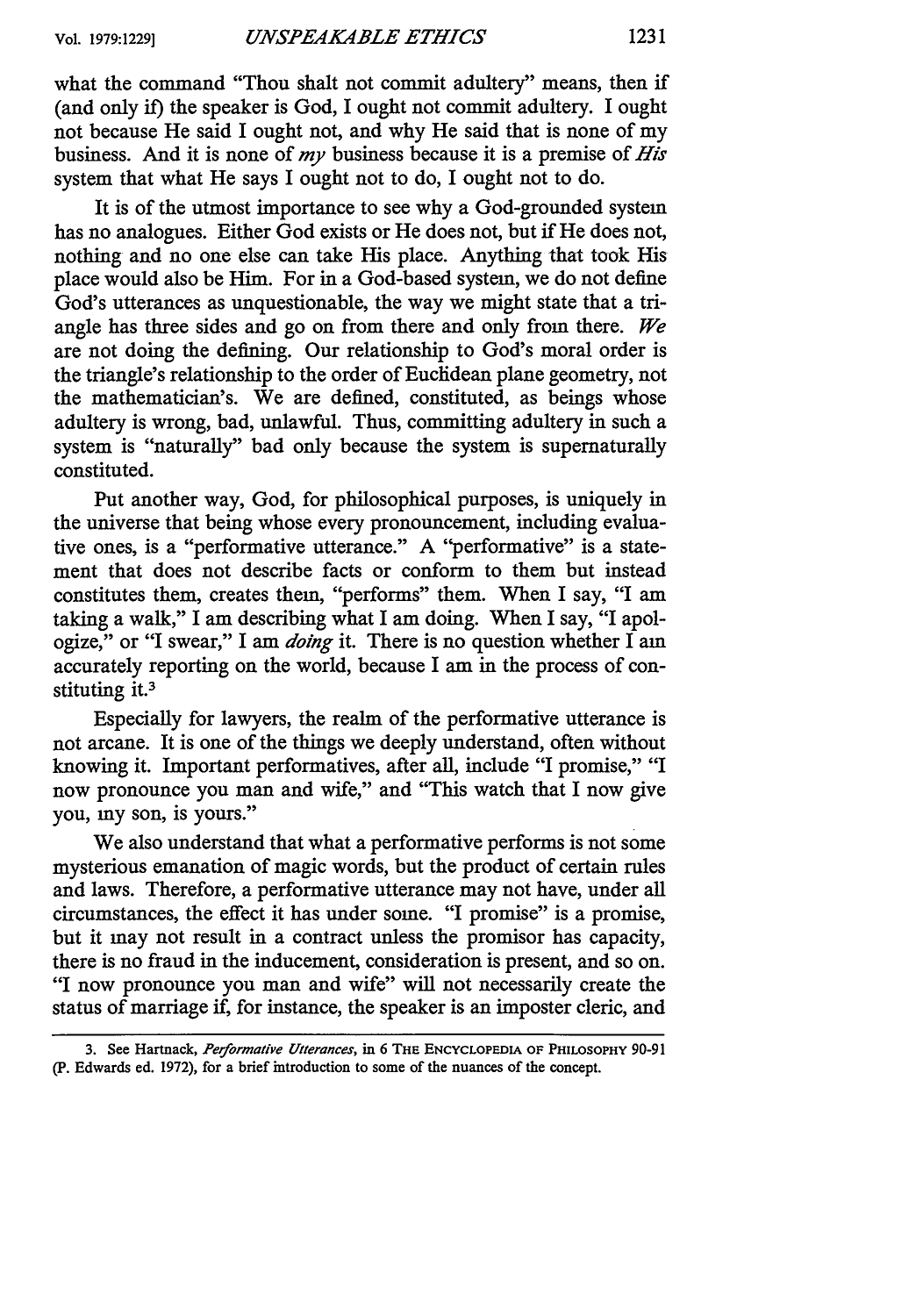at least one of the putative spouses knows it at the time.

This is why there can ordinarily or "naturally" be no such thing as a normative performative utterance. A statement in the form "you ought to do  $\tilde{X}$ ," "it is right to do  $X$ ," or "X is good" will establish oughtness, rightness, or goodness only if there is a set of rules that gives the speaker the power totally to determine the question. But it is precisely the question of who has the power to set such rules for validating evaluations that is the central problem of ethics and, as we shall see, of legal theory. There is no one who can be said a priori to have that power unless the question being posed is also being begged.

Except, as noted, God. It *necessarily* follows that the pronouncements of an omniscient, omnipotent, and infinitely good being are always true and effectual. When God says, "Let there be light," there is light. And when He sees that it is good, good is what it is.

Now I certainly have not gone on at such a length to clarify the special status of God as the foundation of an ethical or legal system because I intend to discuss whether or not He exists and can ground such a system for us. That, obviously, is not something that can be decided here. I have pursued this discussion for so long because it will make it much easier to understand why there is discontent verging on despair whenever some theorist tries to develop a system in which "found" ethical or legal propositions are to be treated as binding, but for which there is no supernatual grounding. God's will is binding because it is His will that it be. Under what other circumstances can the unexamined will of anyone else withstand the cosmic "says who" and come out similarly dispositive?

*There are no such circumstances.* We are never going to get anywhere (assuming for the moment that there is somewhere to get) in ethical or legal theory unless we finally face the fact that, in the Psalmist's words, there is no one like unto the Lord. If He does not exist, there is no metaphoric equivalent. No person, no combination of people, no document however hallowed by time, no process, no premise, nothing is equivalent to an actual God in this central function as the unexaminable examiner of good and evil. The so-called death of God turns out not to have been just *His* funeral; it also seems to have effected the total elimination of any coherent, or even more-than-momentarily convincing, ethical or legal system dependent upon finally authoritative extrasystemic premises. What Kurt Gödel did for systems of logic,4 deicide has done for normative systems, including legal sys-

*<sup>4.</sup> See Leff, Law and Technology: On Shoring Up a Void,* 8 OTrAWA L. REv. 536, 538-39 (1976); Left, Book Review, 29 **STAN.** L. REv. 879, 887-88 (1977).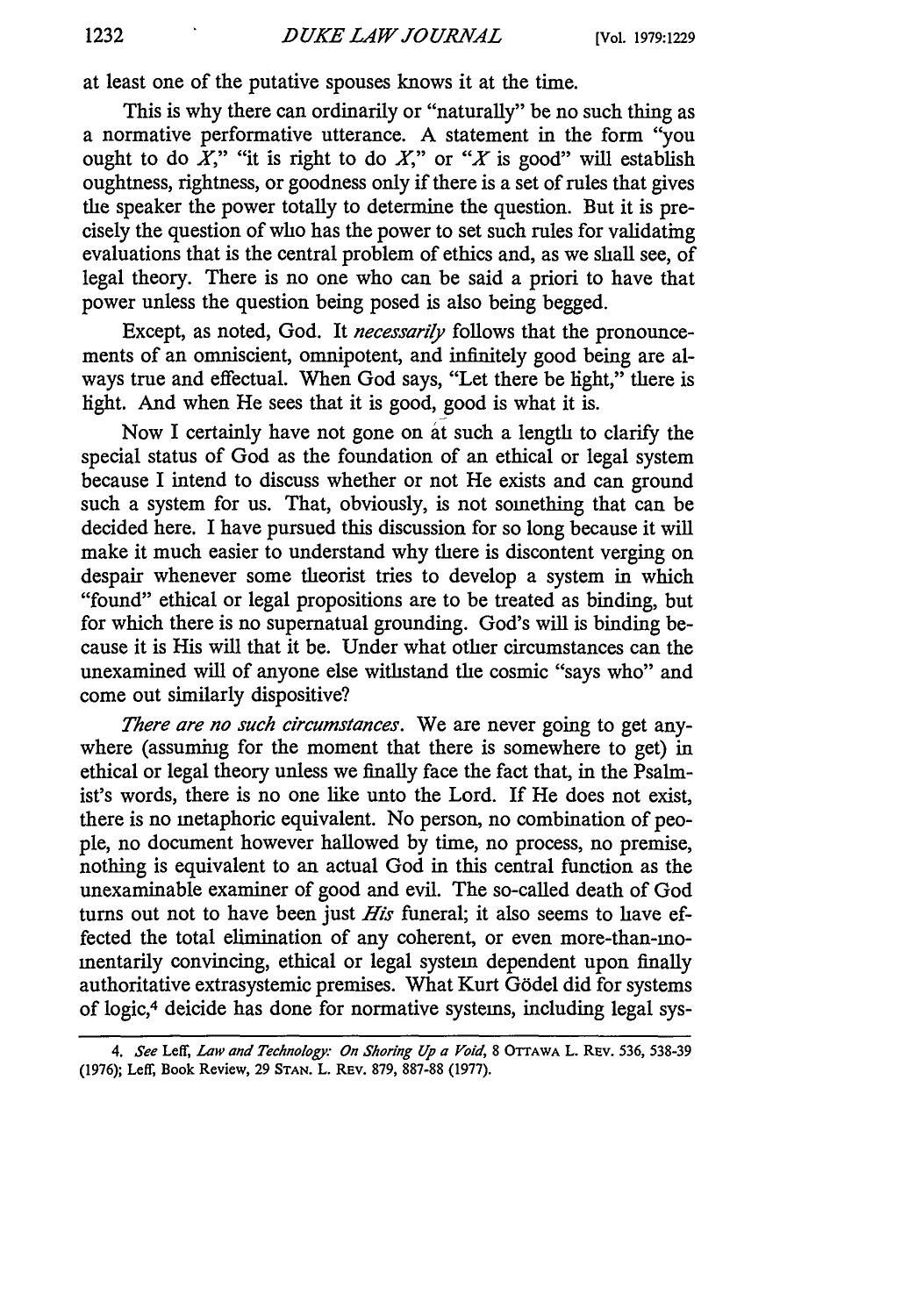tems.

Put briefly, if the law is "not a brooding omnipresence in the sky,"<sup>5</sup> then it can be only one place: in us. If we are trying to find a substitute final evaluator, it must be one of us, some of us, all of usbut it cannot be anything else. The result of that realization is what might be called an exhilarated vertigo, a simultaneous combination of an exultant "We're free of God" and a despairing "Oh God, we're free."

Thus, once it is accepted that (a) all normative statements are evaluations of actions and other states of the world; (b) an evaluation entails an evaluator; and (c) in the presumed absence of God, the only available evaluators are people, then only a determinate, and reasonably small, number of kinds of ethical and legal systems can be generated. Each such system will be strongly differentiated by the axiomatic answer it chooses to give to one key question: *who* ultimately gets to play the role of ultimately unquestionable evaluator, a role played in supernaturally based systems by God? Who among us, that is, *ought* to be able to declare "law" that *ought* to be obeyed?

Stated that baldly, the question is so intellectually unsettling that one would expect to find a noticeable number of legal and ethical thinkers trying not to come to grips with it, if its avoidance were at all possible. And of course it turns out that it is possible, at least as a desperate temporary matter, and that the impulse has been actualized in an enormous body of modem writing.

The most popular of those moves may be called "Descriptivism."<sup>6</sup> It goes like this: it is not at all necessary to specify *who* is generating the legal system, much less to describe how that generation is being effected. A legal system is a fact. It is something (including processes) that exists. The way to identify its existence is to discover what rules are in fact obeyed. Once you have made that identification, it is possible, at least in theory, to describe how the rules originated, and accurately to describe them as the product of certain people using certain

<sup>5.</sup> Southern Pac. Co. v. Jensen, 244 U.S. 205, 222 (1916) (Holmes, J., dissenting). The sky to which Holmes was referring was a heaven in which federal judges might find common law not generated by state legal systems. See also Black & White Taxicab & Transfer Co. v. Brown & Yellow Taxicab & Transfer Co., 276 U.S. 518, 533 (1928) (Holmes, J., dissenting) ("The fallacy and illusion that I think exist consist in supposing that there is this outside thing [a 'transcendental body of law'] to be found").

<sup>6. &</sup>quot;Descriptivism" bears a strong family resemblance to what is often called "Positivism," a term I carefully avoid lest I seem to be tendentiously presenting and trivializing any real person's particular body of work. In fact, however, that is exactly what I am doing, though for a whole school of thought. I present what I take to be the heart of a complicated body of hard thinking in simplified, almost parodic, form so as to heighten the power of my own critical stance. This process is known in the trade as being heuristic.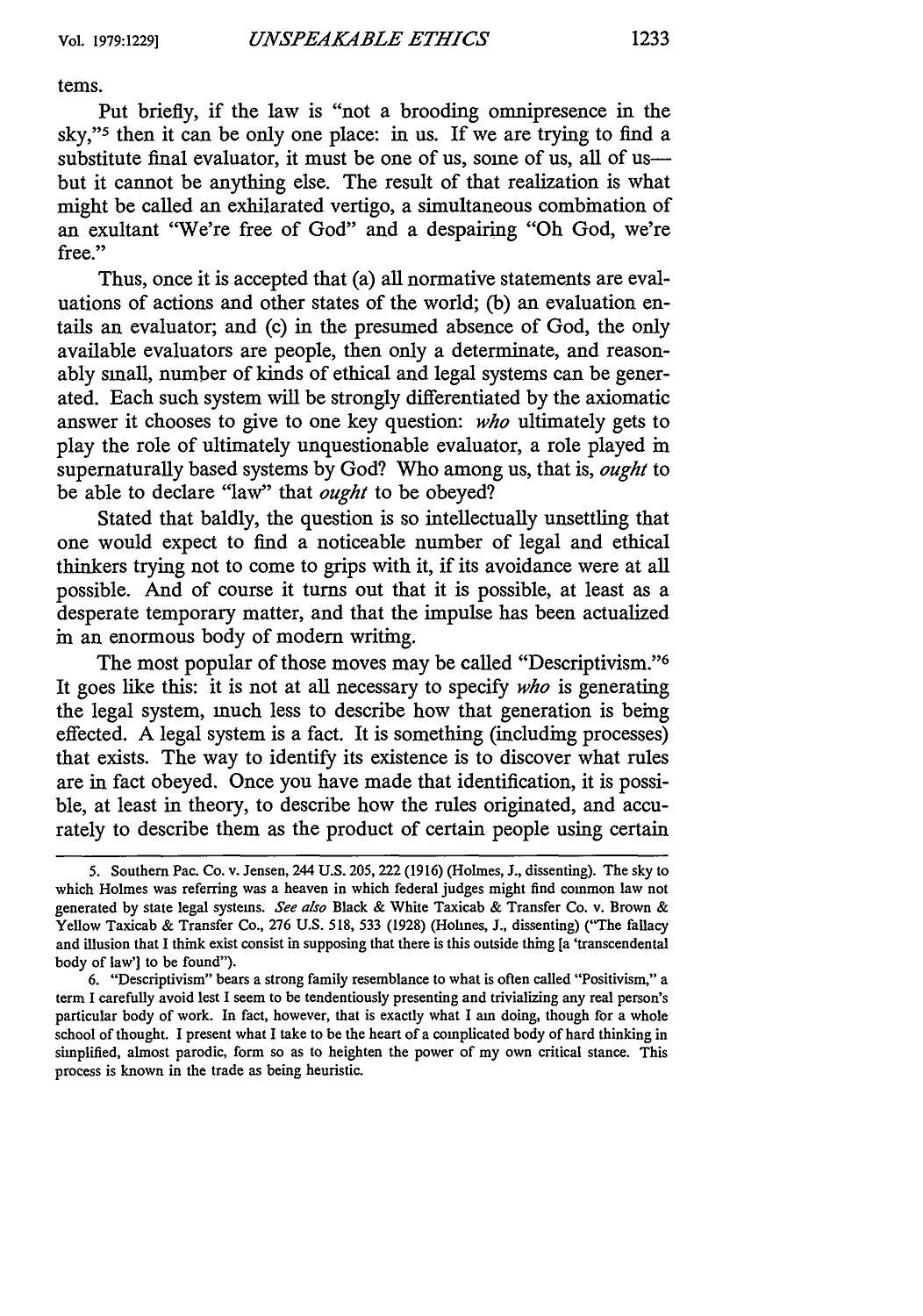processes.

That is, you can say if you wish that the law is "the command of the sovereign," but that is only to say that law is the result of that of which it is the result. If law is defined as the command of the sovereign, then the sovereign is defined as whatever it is the commands of which are obeyed. Any sovereign is "as good as," that is, validates the law to the same degree as, any other. The term "the law" describes not *good* behavior or *right* behavior, but behavior. It is not that whatever is is right, but that whatever is is *as* right as anything else that might be.

I find it enormously interesting that this approach to finding a replacement for a transcendent source of values involves, in effect, a redirection of metaphorical energy: to find a human equivalent for God, there is a focus not on God's goodness, but on His power. It makes sense. For this too may be predicated of God: whether or not it is ever coherent to question if His will ought to be done, one way or another His will *is* done. All of His "statements," evaluative and other, are performatives: when God says, "Let there be light," light there is. It may, of course, be His will *that your* will is free to do or not to do one thing or another, but His response is inexorable--not to mention infinite and eternal.

The central difficulty with the Descriptivist position, then, for all the subtlety and intelligence with which various adherents have elaborated it,7 is that it "validates" every legal system equally. If a valid system is one that is in fact in place, then anything that is in fact in place is the legal system. No particular characteristic of or procedure employed by the "sovereign" is necessary to validate the system except its power to generate something that is in fact obeyed. The basic engine of law is nowhere-or, rather, it is anywhere at any moment it happens to be—and that robs Descriptivism of any *critical* capacity. Under Descriptivism, it is impossible to say that anything ought or ought not to be.

A critical jurisprudence is impossible when one gives God's place to anyone who happens to be conventionally obeyed, with nothing turning on who that is. If that seems unsatisfactory, then one must finally face the question of who *ought* to have God's validating power. That is, one will have to seek out some way to validate a particular legal system without thereby necessarily validating *every* legal system.

Since we are talking about people, the question really is whether

**<sup>7.</sup>** See, **e.g.,** H. **KELSEN,** PURE **THEORY OF LAW** (M. Knight trans. **1967).** K. **OLIVECRONA,** LAW As **FACT (1939),** is notable for a presentation of positivism so icy that Kelsen himself begins to seem **by** comparison some kind of hot-blooded Latin.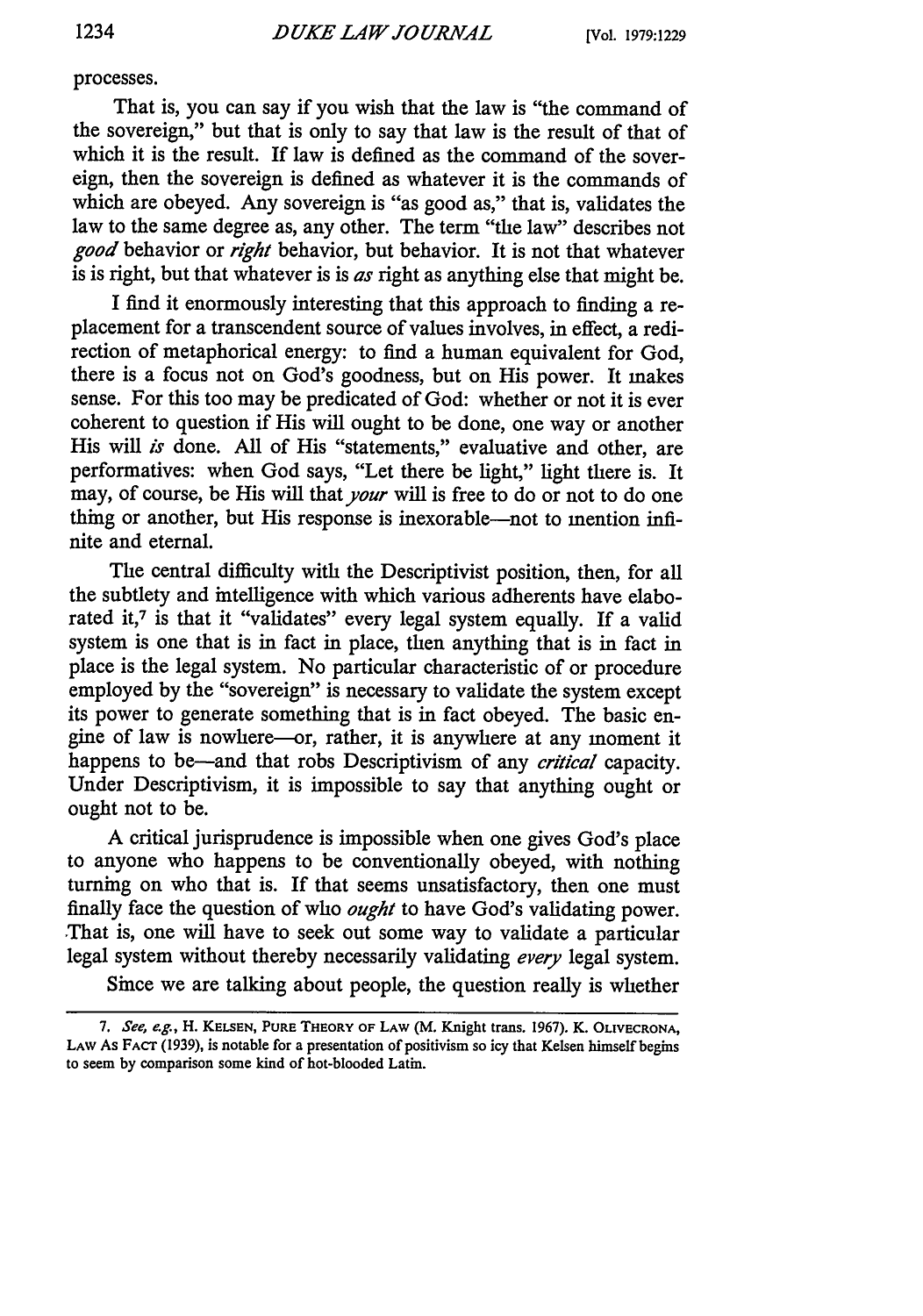there is any person or set of persons whose generation of law is entitled to final respect. The obvious first move is to decide whether one can found a system on the premise that each person is his *own* ultimate evaluative authority. In this approach, God is not only dead, but He has been ingested seriatim at a universal feast. Everyone can declare what ought to be for himself, and no one can legitimately criticize anyone else's values-what they are or how they came to be-because everyone has equal ethical dignity. In this approach everything that was true of God's evaluations is true of each person's evaluations. Each individual's normative statements are, for him, performative utterances: what is said to be bad or good, wrong or right, is just that for each person, solely by reason of its having been uttered.

In the absence of a supernatural validator, what could be more "natural" than that? Alas, there *is* a problem: who validates the rules *for interactions* when there is a multiplicity of Gods, all of identical "rank"? The whole point of God, after all, is that there is none like unto Him. But the whole point of turning people into Gods is to make every one like every other one. It is totally impermissible under such a conception for there to be, so to speak, interpersonal comparisons of normativity: there is literally no one in a position to evaluate them against each other.

I have been told that the ancient Babylonians, possessed of (or by) a multiplicity of Gods and therefore faced with similar problems, concluded that in cases of conflict the big Gods ate the little ones. That sort of move here, however, would serve only to collapse this "God-isme" solution into the "whoever-wins-is-God" approach of Descriptivism. If the difficulty with Descriptivism is that it validates any normative system, the problem with the "God-is-me" approach--call it "Personalism"-is that it validates everyone's individual normative system, while giving no instruction in, or warrant for, choosing among them.

This feature of the Personalist ethical system is something of a hindrance if one wants to found a legal system on it, that is, a system designed to govern interactions among people. It constitutes humanity as a series of autonomous monads, each of identical "dignity," each entitled to exactly the same respect. As long as they remain the ethical equivalent of the atoms of Lucretius,<sup>8</sup> raining down from some indescribable noplace, running immovably parallel, eternally untouching and untouchable, there is, of course, no problem. A universe of ethical solipsism is perfectly adequate. But what happens if, again like Lucre-

*<sup>8.</sup>* See T. **LUCRETIUS CARUS, THE WAY THINGS ARE** (R. Humphries trans. **1968).**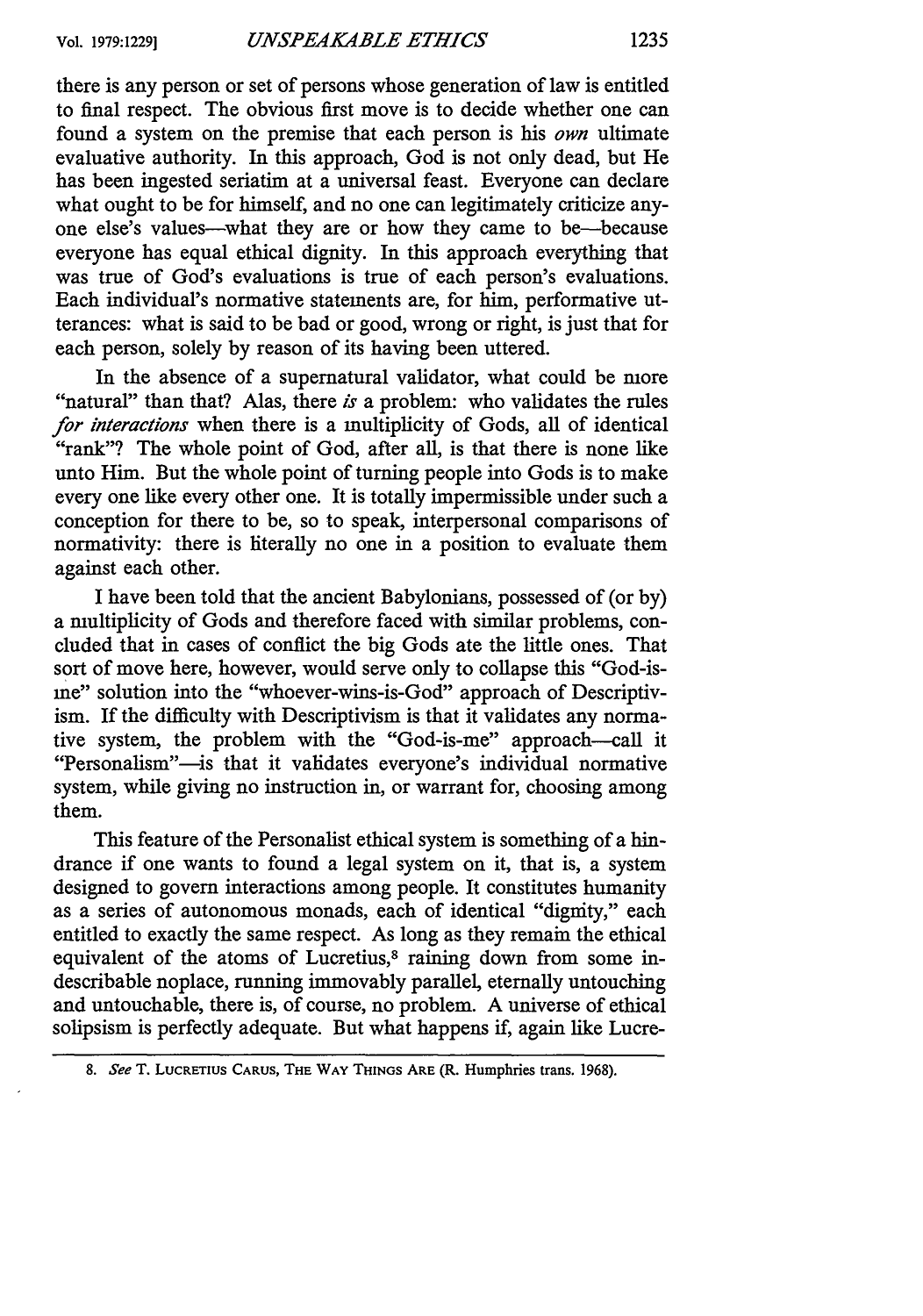tius' atoms, they enter a world where they cannot continue on their hermetic courses, but have to bang into each other? If they in fact clash, that is, if people actually do affect each other when their autonomous, equally valid value sets are translated into actions, what happens? When these individual moral monads leave the world of definition and entailment for the world of existence and causality, the world in which legal systems operate, the Personalist has one hell of a problem: who *ought* to give way?

Note that this is not the same question as who *will* give way. Picture two of these monstrous monads simultaneously coming upon something that they both want (and that, by the way, they are by definition equally "right" to want). One of them shoulders the other aside and appropriates the object, or maybe he just gets there first. One could say it "ought" to be his because he got it: a single-instance equivalent of Descriptivism. The key question, however, is whether, using the assumptions of Personalism, one can say anything else. If the impulses to possess are, by definition, equally "valid," is not the result equally acceptable whichever way it comes out? Is there any ground from which to criticize the *method* by which a monad fulfills its unchallengeable desires?

The answer is no, not at least within the confines of Personalism. If some methods of actualizing desires in contest with other desires are to be forbidden, the forbidding will have to be done on some basis not entailed by the tenets of the Personalist ethic. By definition, one who considers force an appropriate way to deal with conflicting desires is just as justified as one who feels otherwise, for the propriety of activities in the world is no different from any other subject of evaluation.

That does not mean that one cannot generate and seek to defend a system that provides, for instance, that the little Gods may not use force or fraud on each other when they fall into conflict over aims.9 One could indeed defend a system that says that all conflicts have to be settled somehow to the satisfaction of both contending parties.<sup>10</sup> One could say that such a rule for interdivinity transactions will produce more health or wealth or wisdom, and that health, wealth, and wisdom are good.<sup>11</sup> What one cannot do is defend it on the basis of Godlet preference.<sup>12</sup>

*<sup>9.</sup>* See, e.g., R. NOZICK, in which an intelligent and very enthusiastic Personalist shows his recognition of the impossibility of generating out of mere autonomy rules for interautonomous conflicts by insisting on what he calls "side constraints" on people's actions vis-a-vis each other. See especially *Id.* 26-53.

<sup>10.</sup> See note 31 infra and accompanying text.

<sup>11.</sup> *See*, *e.g.*, Posner.

<sup>12.</sup> One could not, that is, unless it somehow turned out that all the individuals were not only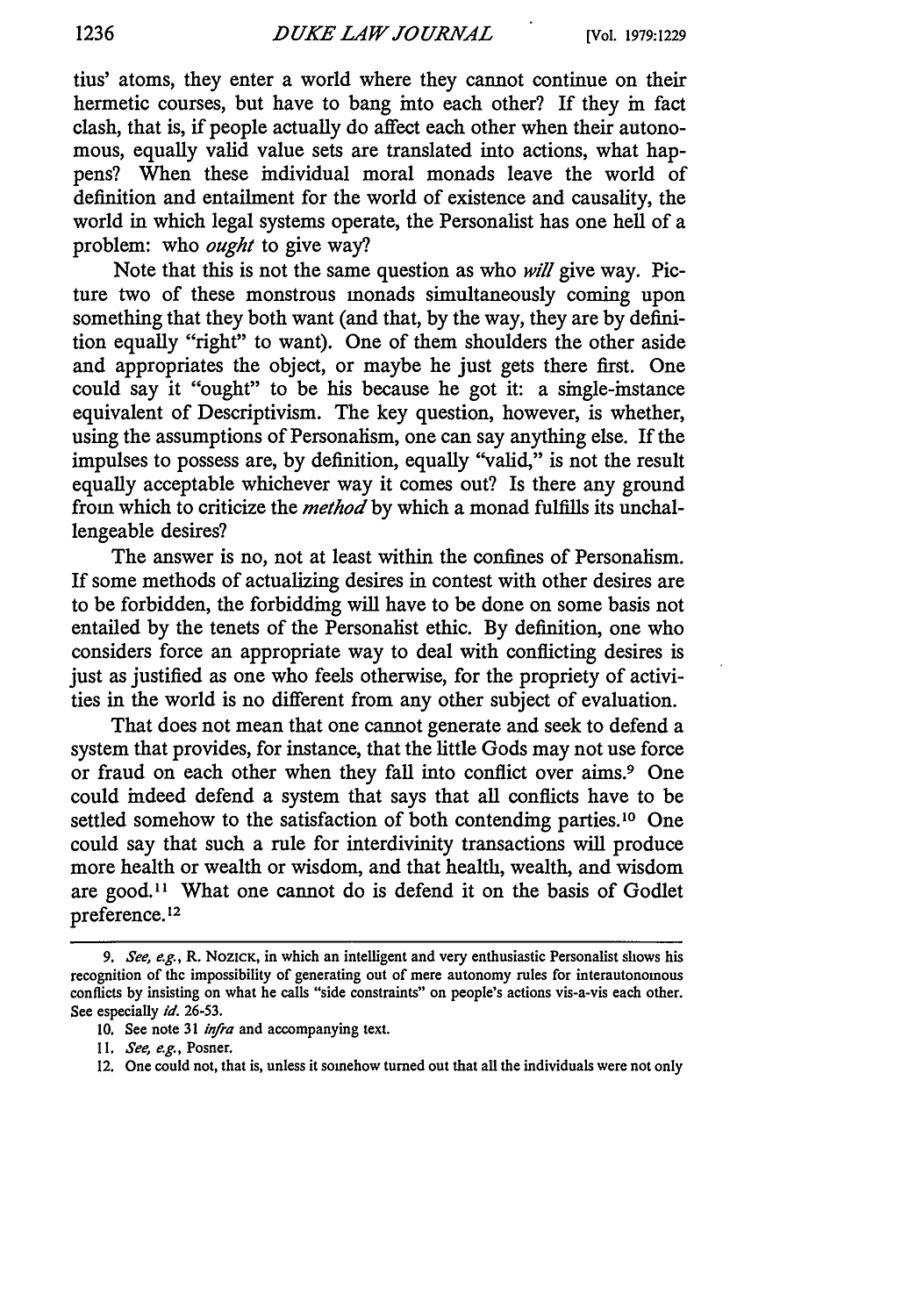Hence it should come as no surprise that a system of "each-Godfor-himself' is not, by itself, much of a solution to any basic problem of human *society*. Nor is there any way out for a Personalist via "agreement," real or hypothetical. Absolutely nothing is gained by hypothesizing or even bringing about some "contract" or treaty among the monads about what they are permitted to do with or to each other.<sup>13</sup> Under the Personalist view, a promise ought to be kept only if each promisor thinks it ought to be kept; the value of promise-keeping is no different from any other.

What then is left? Pure Descriptivism is exactly what it purports to be: a description of a state of affairs with no normative content at all. The Personalist, internalizing God on a one-man-one-God basis, leaves evaluations of interactions between the Godlets formally impossible. If the receptacle for God's evaluative role cannot therefore be either "wherever it is" or "equally in everyone," then where *can* it be?

The next move, one would guess, would be to find some way to distinguish among the individuals either quantitatively through some aggregation principle, or qualitatively. One might choose to stand, that is, on the most evaluations or the best ones.

Over the first alternative, counting noses, we need not linger long. If we assume that it is impermissible to distinguish qualitatively among the entities being counted-if by stipulation we are not allowed to look inside the heads from which the noses protrude, and if each individual is by definition as "right" and "good" as every other—then all our count tells us is that a multiplicity of perfectly virtuous monads are not necessarily also identical. If we are to cope with the matter through a vote, it must be because of some *rule* that itself cannot be derived from any monad or combination thereof. All one has is the assumed conclusion that in cases of conflicting perfections, the largest number wins.

Can we then get out of our bind by deciding after all to pay attention to the quality of the ethical boxes? No, we cannot. The shortest way to put the reason is this: a fundamental *assumption* of the perfectmonad Personalist view is that no inquiry can be made of the quality of any ethical position held by a monad. Each one is his own God. That is the whole purpose of the Personalist view, to insulate fundamental

of equal ethical dignity, but, at least on this matter, held substantively identical normative positions. See text accompanying notes 24-25 *infra.* Even then one would have at the base of one's ethical system nothing more than a Descriptivist fact, albeit an interesting anthropological one. *See* Leff, Book Review, *supra* note 4, at 882-84.

<sup>13.</sup> See J. RAWLS, A THEORY OF JUsTIcE (1971), for the most magisterial modem example of this hypothetical-contract move (not, however, tied to Personalism in the sense of the term used here).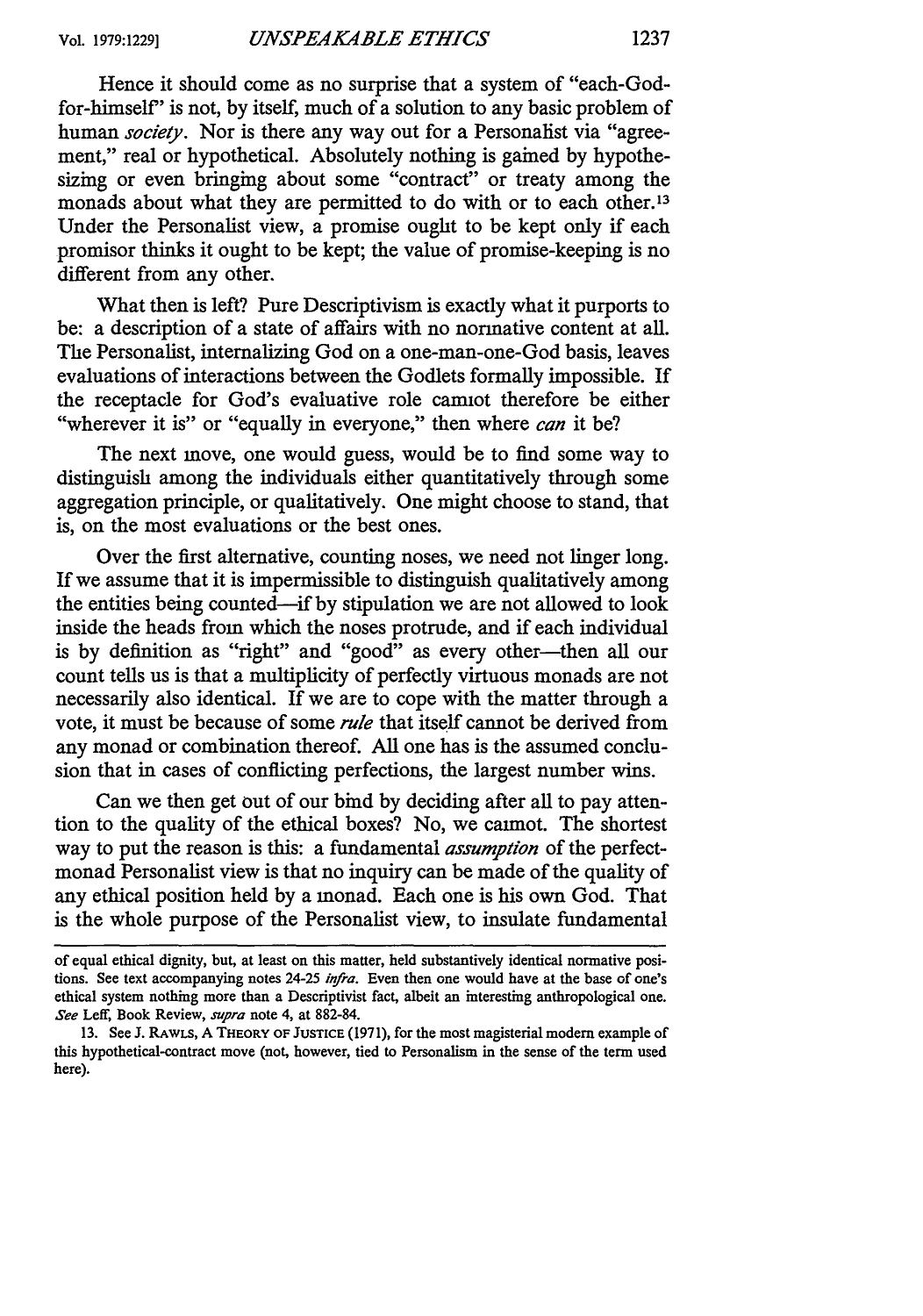ethical conclusions from any further examination. If monad  $\Lambda$  believes *X,* and monad *B* believes Y, it is central to the system that there is *no* criterion for choosing between  $X$  and  $Y$ . The moment one suggests a criterion, then individual men have ceased to be the measure of all things, and something else—and that necessarily means someone else has been promoted to the (formally impossible) position of evaluatorin-chief.

Nonetheless, this impulse to give different weights to different positions based on their "quality" is so common in modem ethical discourse that it deserves further consideration. After all, very rarely do modern moralists actually give the ethical positions of the people on the Clapham Omnibus equal weight. Notably preferred to them are the people in the professorial Volvo, ostensibly because they do not have just any old view of an ethical question, but a "considered" view, or a "serious and reflective" view, or may even have reached the enviable state of being in "reflective equilibrium."<sup>14</sup>

I am making fun of all this, but I should not. Underlying this impulse to rate certain positions over others is the understandable and perhaps unavoidable human desire to give human reason some role in ethical theory. One would think that a fully considered moral position, the product of deep and thorough intellectual activity, one that fits together into a fairly consistent whole, would deserve more respect than shallow, expletive, internally inconsistent ethical decisions. Alas, to think that would be to think wrong: labor and logic have no *necessary* connection to ethical truth.

Let us say that person  $\Lambda$  decides that one ought to do  $\Lambda$  under particular circumstances. Person *B* believes that under those circumstances one ought to do *Y.* Person A's conclusion is based upon deep and mature thought and comes out of an intellectual structure such that doing *X* will work no discernible contradiction with anything else he might think one ought to do. Not so Person *B.* He thinks one ought to do *Y,* but he has not thought about it, and if he did think about it he would recognize that doing  $Y$  is totally, flagrantly inconsistent with a host of other things he thinks one ought to do. Should one not in such a situation give more weight to A's position than to *B's?* Only if *someone* has the power to declare careful, consistent, coherent ethical propositions "better" than the sloppier, more impulsive kinds. Who has that power and how did he get it?

Of course, *B* himself might concur. If *A* shows *B* that *B's* decision grows out of or into a logical muddle, *B* may decide to go along with *A.*

<sup>14.</sup> *See id.* 20-22, 48-5 1.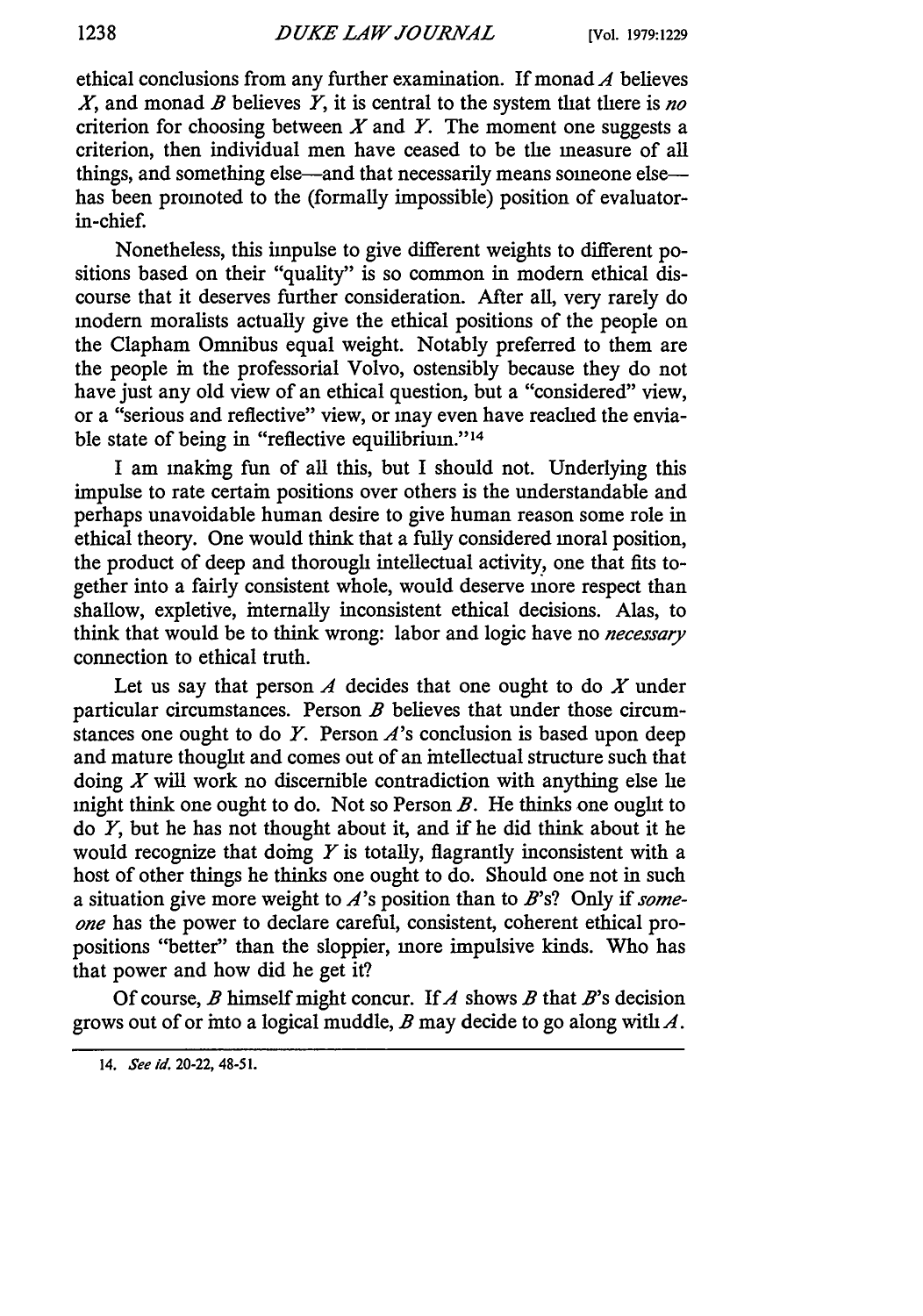Monads are not *necessarily* sealed off from each other. But what if *B* does not care, that is, what if his own evaluation system does not require logical consistency, let alone elegance? Can *A* (or we) say that *B* is *ethically* mistaken? If *B* will not be persuaded, can he be threatened into changing his views, or physically forced? *Where* do we get that power? Bluntly, intellectual beauty is not a necessary prerequisite to ethical adequacy unless someone declares it to be.<sup>15</sup>

Of course, if ethical propositions are made subject to intellectual criteria, ethical discourse is made more interesting, not to mention possible. Once certain intellectual canons are accepted, one can criticize another's conclusion with respect to those canons. The argument

- (1)  $p = q$ ;
- (2) if  $p$ , then  $x$ ;
- (3) if *q,* then not *x*

doubtless can be described as lousy argument, whether the letters  $p$ ,  $q$ , and  $x$  stand for propositions of mathematics or of ethics. But so what? The aim of ethical discourse is ethics, not discourse, and a piece of lousy thinking is not necessarily "immoral."

And with the elimination of any requirement that ethical statements be coherent goes any requirement for any particular process leading to more intelligent and intelligible decisions.<sup>16</sup> It would be surprising, after all, if a system based upon the existence of ethical monads whose normative premises are by definition beyond inquiry were also to incorporate some *necessary,* and necessarily normative, rule about communicating them, for instance, that they explain themselves to each other. Gods have their own individual rules for chatting, even with each other. No one else can say that a certain process—free speech, for instance, or equal access to each other-is required, unless there is a super-God who can insist.

There remains, then, only one considerable approach to the validation of ethical systems. Under it no search is made for any evaluator, but rather some state of the world is declared to be good, and acts which effect that state are ethical acts. Merely to express this approach is, of course, to refute it, for a good state of the world must be good *to someone.* One cannot escape from the fact that a normative statement is an evaluation merely by dispensing with any mention of who is making it. Hence the description of a particular end-state-human happi-

*<sup>15.</sup> See id.* 49 ("It is simply good fortune that the principles of celestial mechanics have their intellectual beauty").

<sup>16.</sup> The apotheosis in modem jurisprudence of this idea that intelligibility is a normative category is most likely L. FULLER, **THE** MORALITY OF LAW (rev. ed. 1969), especially in the chapter, *The Minimum Content of a Substantive Natural Law* at 184-86.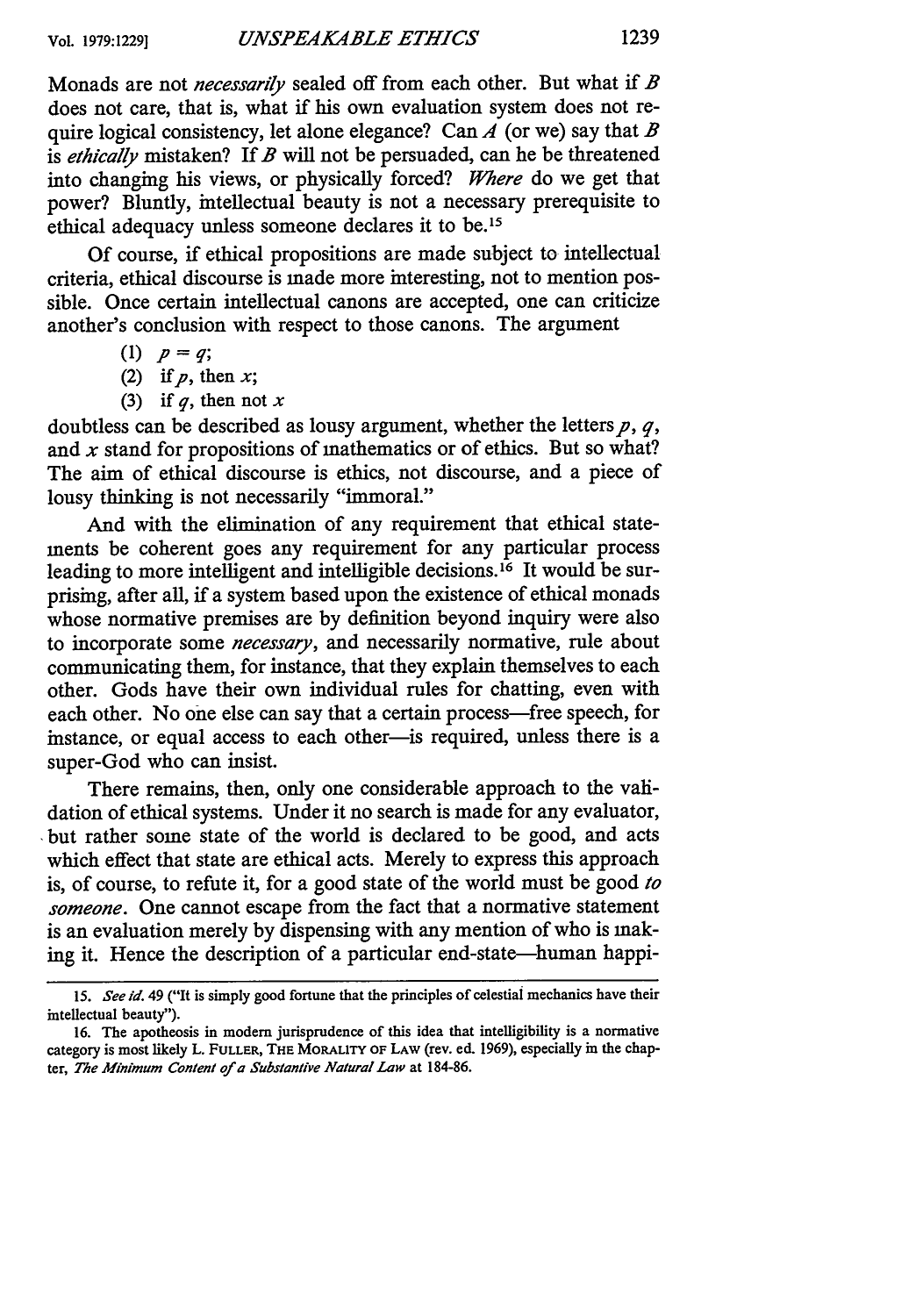ness<sup>17</sup> or wealth<sup>18</sup>—as a validator of a system, is just another evaluatorcentered approach, but with blinkers added. Wealth is good, and makes our acts good, if someone, or some collection of someones, says so. But *which* someone or someones count still has to be accounted for.

I have gone through the preceding elaborate discussion because it leads to an important assertion about legal systems in general and ours in particular. *There is no such thing as an unchallengeable evaluative system.* There is no way to prove one ethical or legal system superior to any other, unless at some point an evaluator is asserted to have the final, uncontradictable, unexaminable word. That choice of unjudged judge, whoever is given the role, is itself, strictly speaking, arbitrary.

But if the system in addition presumes to coherence, then once the final-evaluator role is distributed, almost all questions must be answered determinatively in a manner characteristic of, and in all important ways predictable from, the original assignment of final evaluative power. It is thus the first assumption, combined with simple canons of intellectual coherence (the need for which is itself an undefendable assumption), $<sup>19</sup>$  that determines the legal result in any particular instance.</sup>

One methodological consequence of the unprovability of the bases of any legal or ethical system is that it makes one particular kind of scholarly work attractively easy to write. If a series of values is set forth to be justified—"proved" in the strong sense used here—all attempts will necessarily fail. On the other hand, if the set includes a value that is to prevail *unless* some other contradictory value is "proved," then the value not requiring proof will always win. That is, an argument in the form "X, unless  $p$ ,  $q$ , or  $r$ " will always generate "therefore  $X$ ," if the system makes it impossible to establish  $p$ ,  $q$ , or  $r$ .

A splendid example of that scholarly move is Robert Nozick's book, *Anarchy, State, and Utopia,* which opens: "Individuals have rights, and there are things no person or group may do to them (without violating their rights)."'20 Nozick devotes much of the rest of the book to showing how no contrary position—for instance, that the poor, as a class, have rights against the rich or that the sick have rights against the well—can be established.<sup>21</sup> But obviously each of those positions (and alas, an infinity of others too) could be established the

**<sup>17.</sup> J. BENTHAM,** AN **INTRODUCTION TO THE** PRINCIPLES OF **MORALS AND LEGISLATION** (1789), may be taken as a locus classicus for this view. Also see **J.** RAwLs, supra note **13,** at 22 n.9, for other works in the tradition.

<sup>18.</sup> See, e.g., Posner.

<sup>19.</sup> See id. **I10.**

<sup>20.</sup> R. NozICK **ix.**

**<sup>21.</sup>** See, e.g., **id.** 167-74 (Redistribution and Property Rights).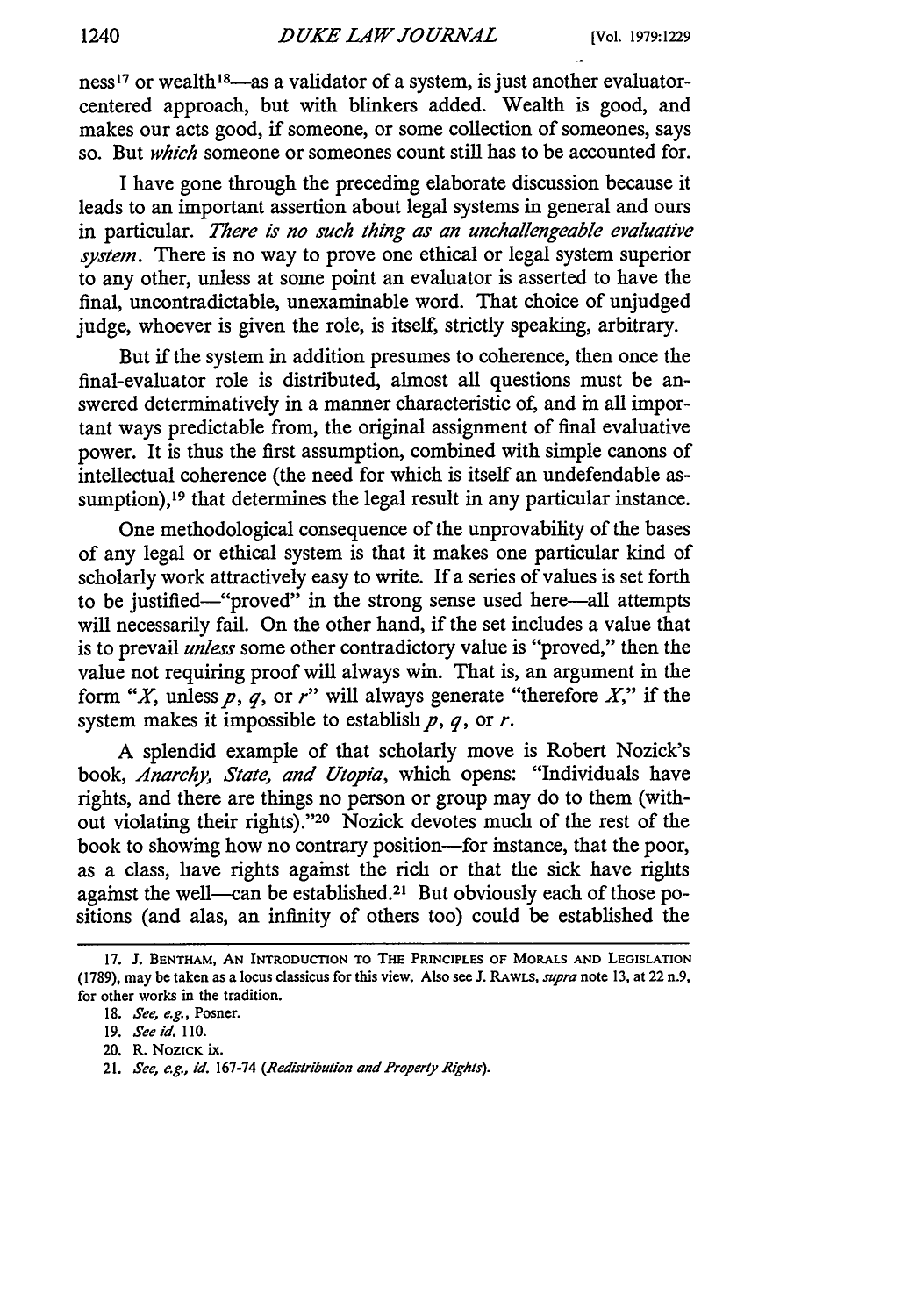same way "Individuals have rights . . ." was established, by simple declarative assertion.<sup>22</sup>

I certainly do not want to suggest that Nozick is unique in this mode of argument. It is hard to know, in fact, how else one could proceed, given the proven unprovability of normative propositions. At some point in every sustained argument about what is right or wrong, or what ought or ought not to be done, some normative proposition about who has the final power over normative propositions will have to be asserted. It may be veiled or open, but it will have to be there. And once it is there, whatever it is, it will determine the form of the system that emerges.

That is why works that seem so different in surface detail turn out to have so surprisingly much in common. For example, any system the central premise of which is that individuals may not morally be dominated by other individuals, no matter how many of them there are, will encounter identical problems and not surprisingly will tend to come up with similar "solutions." As we have seen, the problem with turning each person into an evaluative Godlet is that it is then impossible to ground rules for how the individuals ought to deal with each other. To put it another way, if the individuals are assumed to be simultaneously equal and nonidentical, there must be conflict, and that conflict cannot be adjudicated by any extra-individual evaluation system.

As suggested earlier,<sup>23</sup> however, that fatal weakness in the radical individualist position would melt away if, in some mysterious way, equal dignity could be joined to identical evaluation; if everyone believed the same thing were right, there would be no conflict. But there is a strong empirical implausibility to the existence of identical evaluative criteria, at any level above triviality, for any collection of real individuals. Thus, we find two scholars as different in approach as Nozick<sup>24</sup> and Roberto Unger,<sup>25</sup> both committed to a no-domination constraint on interpersonal behavior, making almost identical moves. What they both do is hypothesize some process that would lead to geographic concentrations of the like-minded, which grouplets would then coexist, but at a spatial remove, with other concentrations of otherminded individuals. The processes leading to the creation of these mini-societies, insofar as they are described at all, are vastly different in

<sup>22.</sup> Consider, for instance, what would happen if the Nozick book had begun "Individuals have duties, and there are things persons may not fail to do (without violating their duties)." Nozick himself is fully aware of the nakedness of his opening assertion. *See id.* xiv ("This book does not present a precise theory of the moral basis of individual rights"). *See also Id. 9.*

<sup>23.</sup> See note 12 *supra.*

<sup>24.</sup> *See* R. NOZICK.

*<sup>25.</sup> See* R. **UNGER, KNOWLEDGE AND** POLITICS (1975).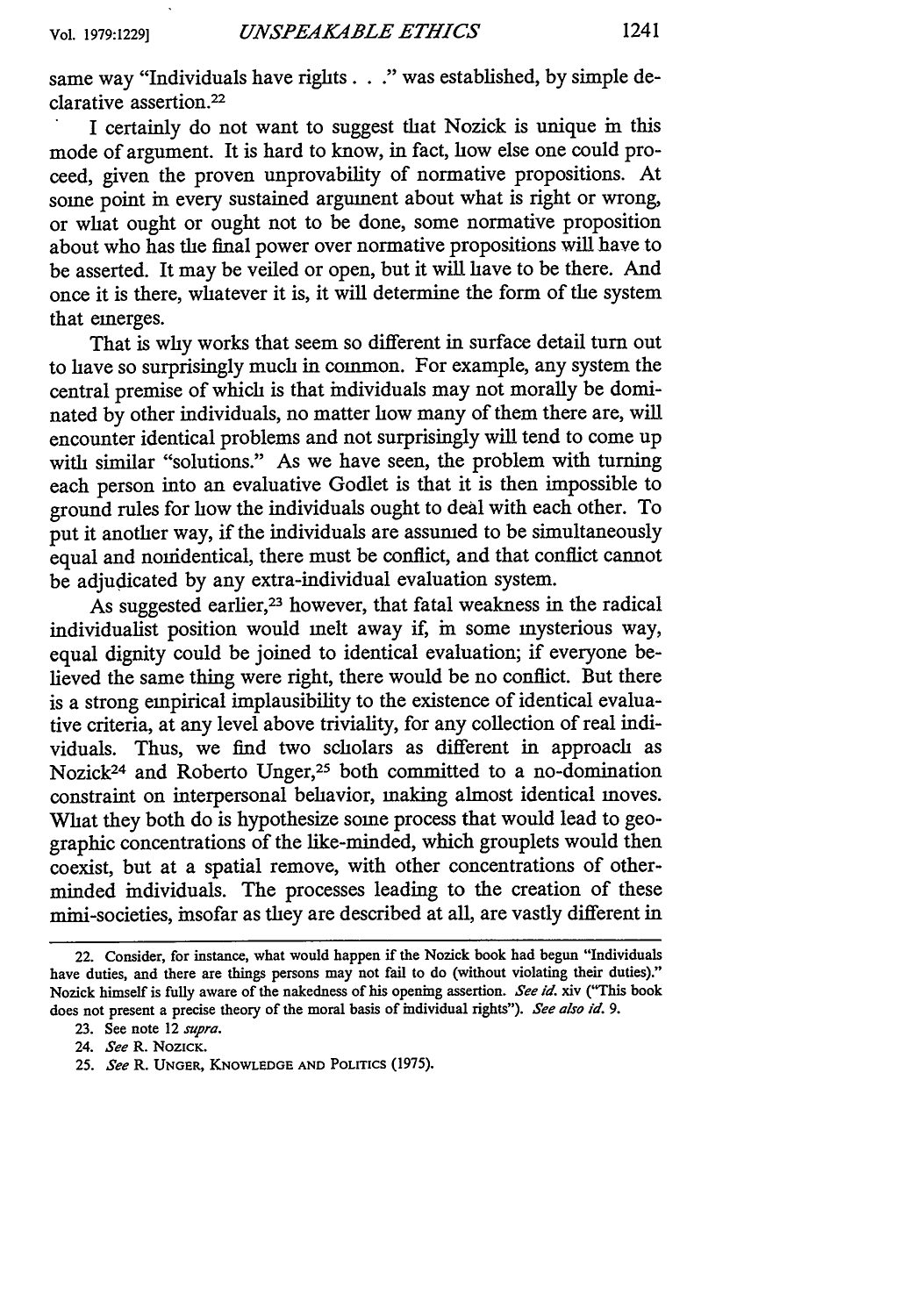the two works, but the result is the same: conflict among the individuals within the subgroups, while not treated as technically impossible, is treated, implicitly, as vastly less important once the individual members have found each other. Individuality, that is, is seen as being retained at relatively low individual cost.

The conceptual difficulty with this solution (leaving totally aside the practical implausibilities of the processes envisioned) is that conflict necessitated by a system of equally "right" monads is merely transferred to the level, so to speak, of international law. Each little cluster of individuals may have become normatively homogeneous, but the world now consists of heterogeneous clusters, and by hypothesis the beliefs of no one of them are entitled to more respect than those of any other. All that has been achieved is the creation of corporative, agglutinative, nonbiological "individuals" whose evaluations are to remain unquestionable. But which rules ought to govern *their* interactions is a question that, necessarily, still has no answer.<sup>26</sup>

Interestingly enough, the same basic move-generating a process that will produce identical biological individuals so as to eliminate conflict over values-is typical of some forms of neo-Marxism, which is moderately resurgent of late in (of all places) legal scholarship.<sup>27</sup> This "Marxist" move<sup>28</sup> is to make the winnowing and duplicating process temporal rather than, like Unger's and Nozick's, spatial. The Marxist utopia is located in a blessed future when there will be only one class that, at least impliedly, will have no evaluative conflict.29 The vision is a powerful one because it does not leave the landscape dotted with presumably antagonistic agglutinations of the militantly like-minded. There will be no need for any "international law" governing interclass conflicts of morality because all the other "classes" will be gone.<sup>30</sup>

Still another ethical system, Richard Posner's, reaches a similar result, albeit from a different direction.<sup>31</sup> Nonetheless, it ends up for Posner too that, with trivial exceptions, no person may dominate any

**<sup>26.</sup>** Both Unger and Nozick are ostentatiously unconvincing in dealing with this "international law" problem. See R. NOZICK 329-30; R. UNGER, supra note 25, at 284-89.

**<sup>27.</sup>** The "Conference on Critical Legal Studies," a loosely knit group made up mostly of law teachers from around the country, appears to be flourishing and also to be "Marxist," at least in the sense that the things one is supposed to be critical about are bourgeois law and legal categories. The Conference, for example, took part in cosponsoring a panel at the 1979 Annual Meeting of the Law and Society Association on "Marxist Approaches to Law." See Conference on Critical Legal Studies, Newsletter (Mar. 1979).

<sup>28.</sup> As usual, that is not necessarily to be taken as equivalent to "Marx's move."

**<sup>29.</sup>** See, *e.g.,* H. MARCUSE, **EROS AND CIVILIZATION** 134-39 **(1955).**

**<sup>30.</sup>** It is not clear how much active, albeit temporary, nastiness will have been necessarily implicated in the way the other classes "went."

**<sup>3</sup>** *1.* See Posner. It must be pointed out that my discussion of this piece focuses on a narrow,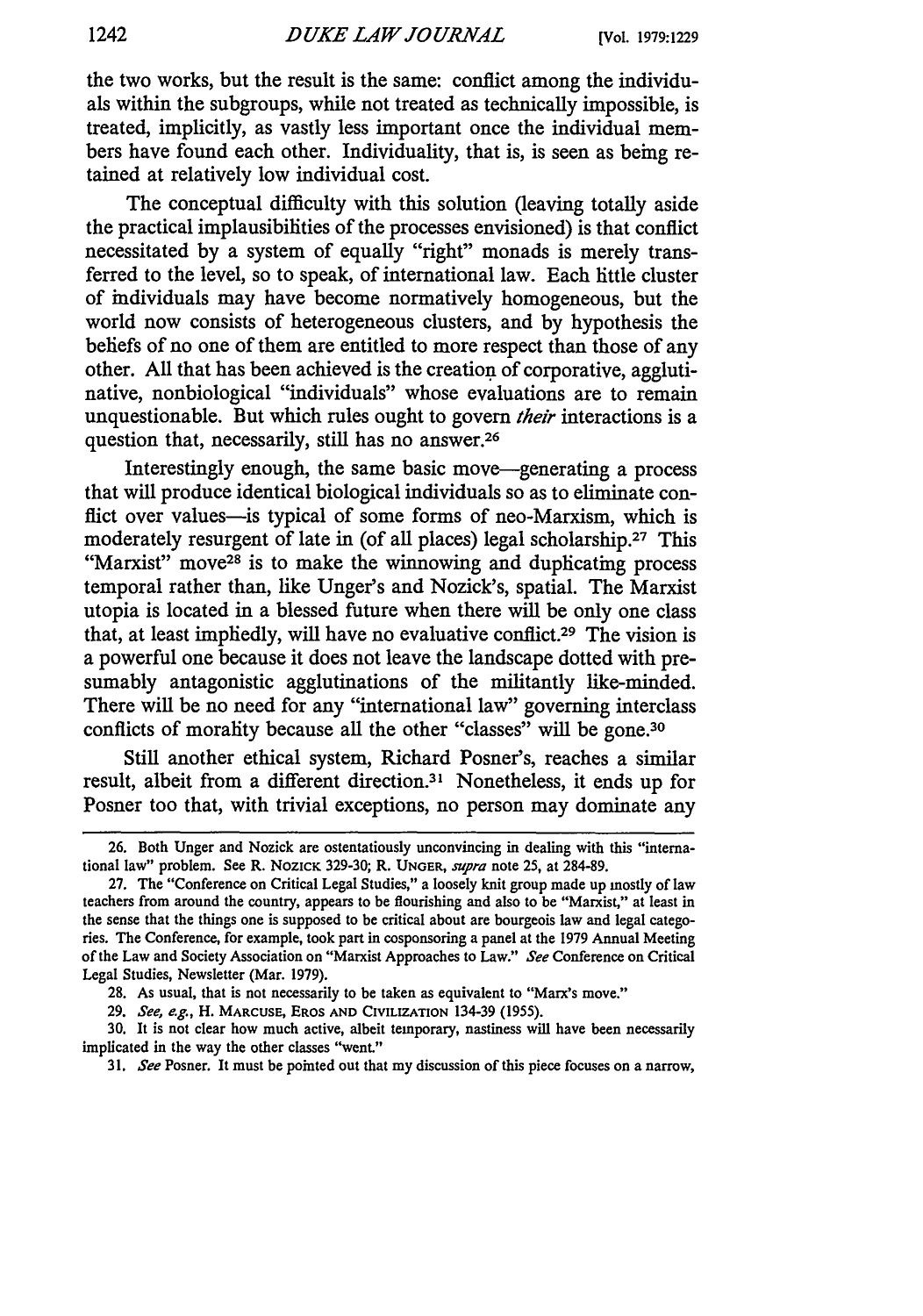other. Desires are taken as given, beyond external criticism, and no one may be forced, either individually or socially, to do anything for or to oneself or anyone else. Only force and fraud are side-constrained in the operation of the system; any desire for them is illicit.

In this construct, anything two individuals agree to with respect to each other is fine. When there is interaction between monads that is not conffictive, then that interaction is obviously good. When there is an interaction that does not lead to an agreement, then there is nothing. Just as for Nozick any individual can choose not to agglutinate, for Posner every individual can choose not to deal. If he does choose not to deal, the only result is no deal.

Moreover, as one can be neither praised nor blamed for dealing or not dealing, what Posner brings off, in effect, is a rather interesting merger of Descriptivism and Personalism. This time, it is not societies that are what they are and uncriticizably so, but individuals. They just make ad hoc social relationships that become, like the legal order of the Descriptivist, immune to ethical criticism.

There are, of course, small problems with Posner's system, and more important, within Posner's system.<sup>32</sup> One of the criteria he lists that can be used to reject an ethical theory is that it "yields precepts sharply contrary to widely shared ethical intuitions."<sup>33</sup> But, as he recognizes, there is

[a] less welcome implication of [this] . . . approach . . . that people who are very poor-not those who merely lack ready cash, but those who have insufficient earning power to be able to cover the expenses of a minimum decent standard of living-count only if they are part of the utility function of someone who has wealth. In a rigorous application of the wealth-maximization criterion, there is (with limited exceptions discussed later) *no public* duty to support the indi-

33. Posner 110. The entire passage reads:

I shall proceed on the basis that an ethical theory cannot really be validated but that it can be rejected on one of three grounds: first, that the theory fails to meet certain basic formal criteria of adequacy, such as logical consistency, completeness, definiteness, and the like; second, that the theory yields precepts sharply contrary to widely shared ethical intuitions-precepts such as that murder is in general a good thing or that a sheep is normally entitled to as much consideration as a man; or third, that a society which adopted the theory would not survive in competition with societies following competing theories. The third is a very controversial criterion, and one that I shall not pursue in this paper as it does not afford a basis for drawing sharp distinctions between the eco-<br>nomic and the utilitarian approaches. I shall, however, argue that judged either by the formal criteria or by conformity with our moral intuitions, the economic approach is less<br>"rejectable" than utilitarianism or Kantianism.

*Id.* **110-11.**

albeit necessary, part of it, and leaves out most of what Professor Posner would undoubtedly consider the genuine contributions of his essay.

<sup>32.</sup> That is, there are problems in addition to the nongroundability that afflicts all ethical systems. See notes 1-18 *supra* and accompanying text.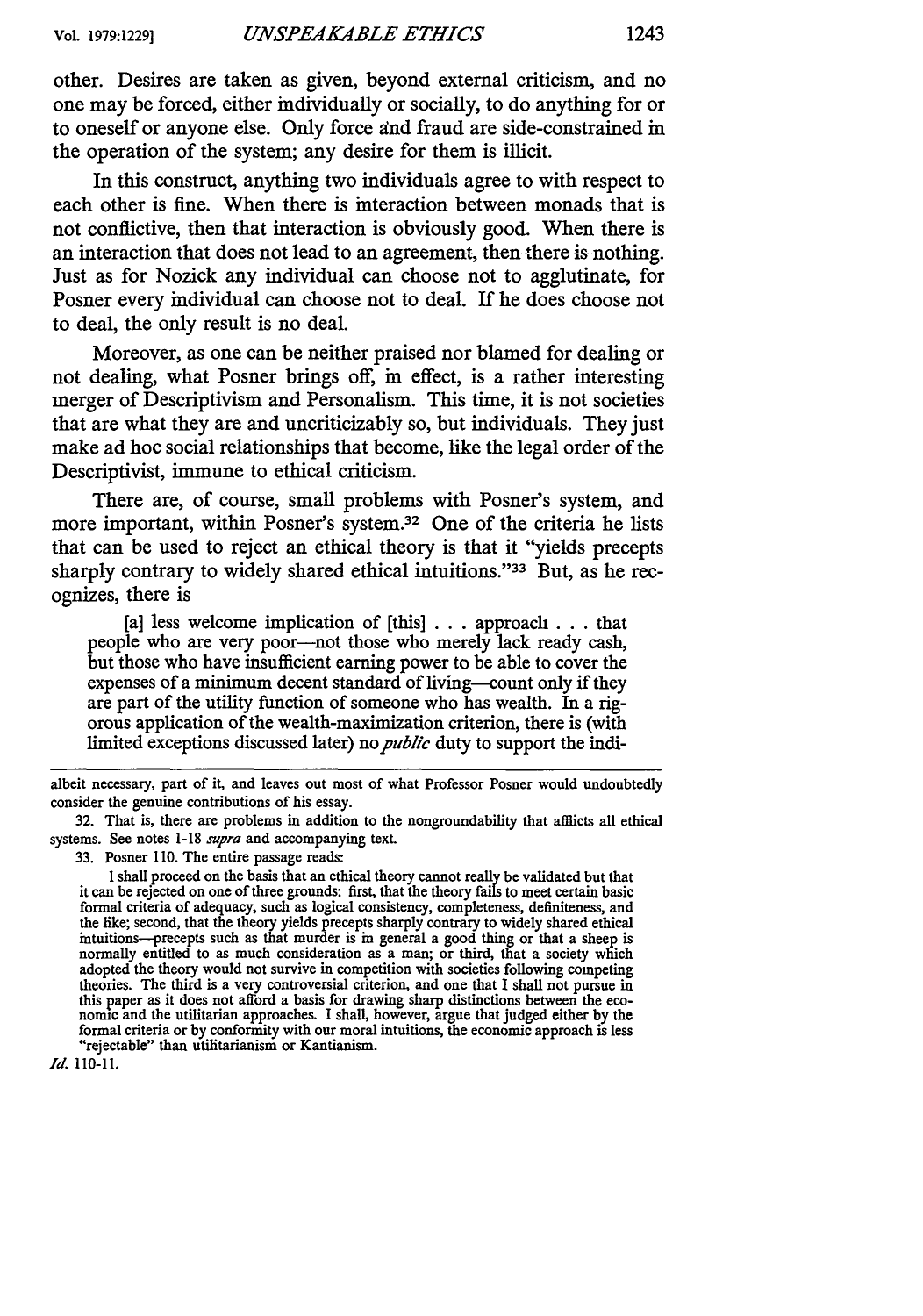gent. This conclusion may seem to ascribe excessive significance to an individual's particular endowment of capacities. If he happens to be born feeble-minded and his net social product is negative, he would have no right to the means of support though there was nothing blameworthy in his inability to support himself. This result grates on modem sensibilities yet I see no escape from it that is consistent with *any* of the major ethical systems. The view Rawls and others have promoted that the individual's genetic endowment is a kind of accident devoid of moral significance is inconsistent with the Kantian notions of individuality from which the view is purportedly deduced. To treat the inventor and the idiot equally so far as their moral claim to command over valuable resources is concerned does not take the differences between persons seriously. . **.** . A related point is that any policy of redistribution impairs the autonomy of those from whom the redistribution is made. $34$ 

This translates as follows: "If, quite innocently, you turn out not to be the kind of person found usable by someone else, you die."'35 Just as "the optimal population of sheep is determined not by speculation on their capacity for contentment relative to that of people but by the intersection of the marginal product and marginal cost of keeping sheep,"<sup>36</sup> so the value of a poor man, one with nothing anyone wants to buy, not even with an attractive enough helplessness to attract altruism, is zero.

This is not an accidental effect of Posner's system. As his regretful tone makes clear, it is a necessary result. The premises of the Posnerian ethical system are as follows: (a) whatever anyone wants is fine; each of the Seven Deadly Sins is as licit as each of the others, and as any of the Cardinal Virtues; (b) no value that involves another person can be realized without that other person's free consent; (c) no aggregation of people can force that consent on any person. There is, by stipulation, nothing licit that can be collectively done, for all morality is contained in individual values—subject to a side-constraint against individually applied force and fraud. Hence, it *necessarily* follows that if no one will freely consent to deal with Person *X,* Person *X* has had it. And this follows naturally and unavoidably from one's laudable desire to "take the differences between persons seriously."<sup>37</sup> The nonculpably

37. *See* Posner 128.

<sup>34.</sup> *Id.* 128 (footnote omitted).

<sup>35. &</sup>quot;Usable" includes, of course, being used to create the utility another might derive from raining alms on you. Also see Posner 131, for a reasonably calm contemplation of modest amounts of coerced redistribution to the poor to buy them off from a life of crime, or to deal with a small market imperfection, "the public-good aspects of charitable giving."

<sup>36.</sup> *Id.; Vf* Dred Scott v. Sandford, 60 U.S. (19 How.) 393,405 (1856) ("[Slaves] had no rights or privileges but such as those who held the power and the Government might choose to grant them").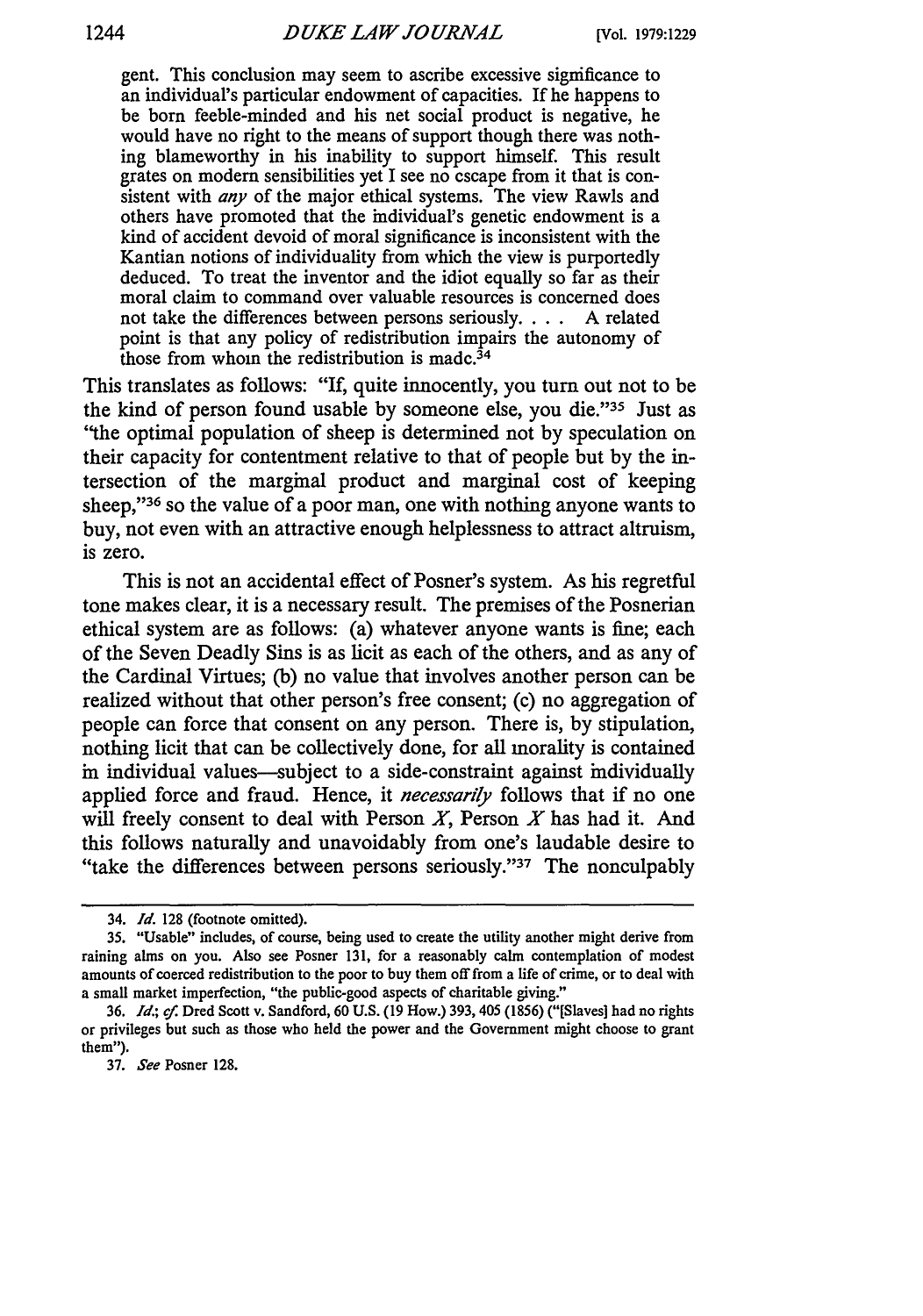poor must be allowed to become autonomously deceased.

This is the kind of thing that gives intuitionism a bad name,<sup>38</sup> I suppose, but intuitionism has not had an especially good name anyway. The more important observation is that the Posnerian ethical move, as with all ethical systems based upon unexaminable individual preferences, necessarily fails to build any political structure. All it can achieve, even with its side-constraints against force and fraud-themselves arbitrary, in the sense that they do not necessarily follow from individualistic ethics-is an ad hoc, deal-by-deal "community." Whereas the Marxists place their "community" in the foggy sea of the future, and Nozick and Unger place theirs like dots of butter in a buttermilk of potential strife, Posner leaves his version of sanctified human interaction to moments of firefly-like flash. When the flashes go out, or fail to go on, then there is nothing at all but the dark.

I have told these too-brief-for-fairness tales about various currently popular ethical approaches concretely to illustrate what is, I think, already obvious: not only will the choice of any nonsupernatural source of ethical premises be arbitrary, but choosing either "natural" alternative locus--- the individual or society---- will lead to either individual or social implausibilities. If each person is a Godlet, there is no room for a valid society; if each society is God, there is no space for individual freedom. And if the two approaches are mixed—society can insist on  $X$ , but the individual has a right to  $Y$ —there is no way, except by deception or bluster, to ground all the divers *X's* and Y's.

Which brings me, at last, to the lawyer's dog to be wagged by the enormous preceding tail of this Article. I would suggest that the United States Constitution, and many of our legal problems with it, can be illuminated by the foregoing analysis. None of the problems can, as you might have guessed, be solved that way, but that is the whole point: all of our problems of constitutional interpretation arise because it is most likely impossible to write a constitution, or create one by interpretation, that does not simultaneously invoke more than one theory as to where ultimate, unchallengeable normative power is to be placed. Or, at any rate, that seems to be the case with respect to the real Constitution we have.

Assume for the moment that the Constitution can be treated as God, and that it is not only transcendent but immanent, that there is a way in which, when it speaks to us, we can hear it.<sup>39</sup> If one looks at it

<sup>38.</sup> One of Posner's tests for an adequate ethical theory, remember, is that it not yield "precepts sharply contrary to widely shared ethical intuitions." *Id.* 110.

**<sup>39.</sup>** Whether we can really "hear" the Constitution on any important question has frequently been questioned and, seemingly, more frequently of late. See, e.g., Ely, *Constitutional Interpretiv-*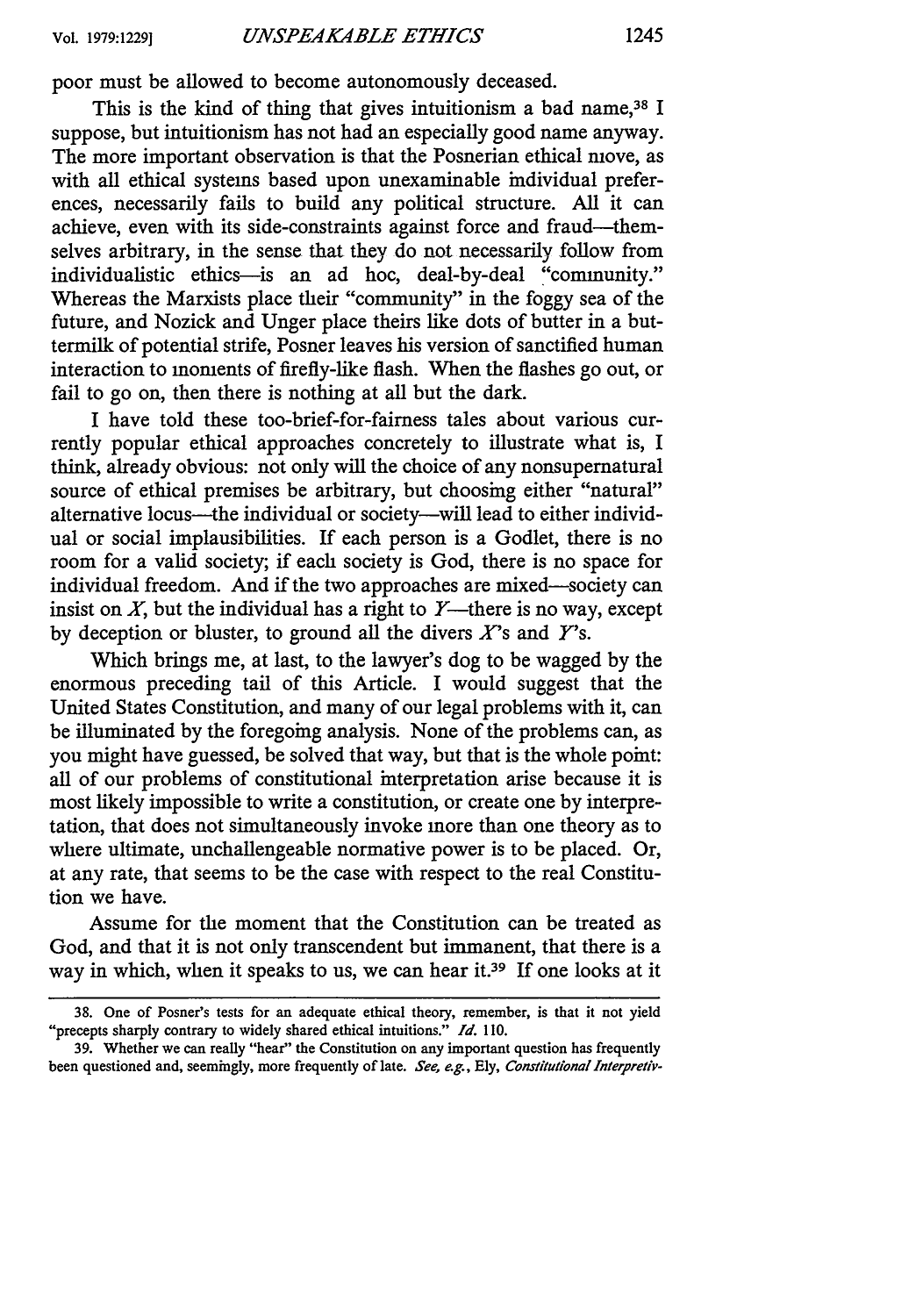for its message about who has final evaluative power under its aegis, it becomes plain that its most important element is a structurally basic equivocation. "The people" have the ultimate normative word, of course, but it is ostentatiously unclear whether that God-like role is lodged in "the people" as a category, or in each constituent person of "the people." Or, in the language of traditional constitutional analysis, along with a structure setting up checks and balances between state and national power, and among executive, legislative, and judicial powers, and between "the people" and each foregoing instantiation of "government," ultimate normative power is divided between two fundamentally different conceptions of personhood: person as fundamental moral building block of "people," and person as mere constituent cell of the fundamental moral entity known as "the people." In short, the Constitution simultaneously establishes rights and democracy.

It may by now be obvious why it could not be otherwise. As we have seen, if total, final normative authority were assigned to each biological individual, and he were made morally autonomous, no rules to govern the interaction between those individuals-the Godlets, as I have called them—could be justified under the assumption of moral autonomy. There would be *nothing but* rights. If, on the other extreme, moral finality were lodged in "the people" as a class, then no claim for moral breathing space could be upheld for any atom out of which the class was constituted. If "the people" decided, by whatever process it validated, what was right, it would be unchallengeably right for each person: there could be *no* rights.

Thus, under the second, collectivist, conception, individual evaluations would be morally meaningless. Under the first, individualist, concept, judgments of collective interactions would be morally impossible. But if I am correct that people rightly see themselves simultaneously as part of "the people" and as autonomous persons, neither of these results is attractive. Nor was it attractive to the drafters of the Constitution, nor is it to many subsequent interpreters. It is thus with respect to this dual self-image that the Constitution really plays God. It commands that *both* of these conceptions of the final lodging place of evaluative power be simultaneously reflected in the operation of the American polity; that is, it attempts to do something that can be done by *neither* an individually nor a collectively grounded system.

Since the Constitution is not God, its case-by-case allocations of Godship are, in the sense I have used the term, "arbitrary." But that

*Ism: Its Allure and Impossibility,* **53** IND. **U.** 399 **(1978);** Ely, *Foreword- On Discovering Fundamental Values,* 92 HARV. L. REv. **5 (1978).**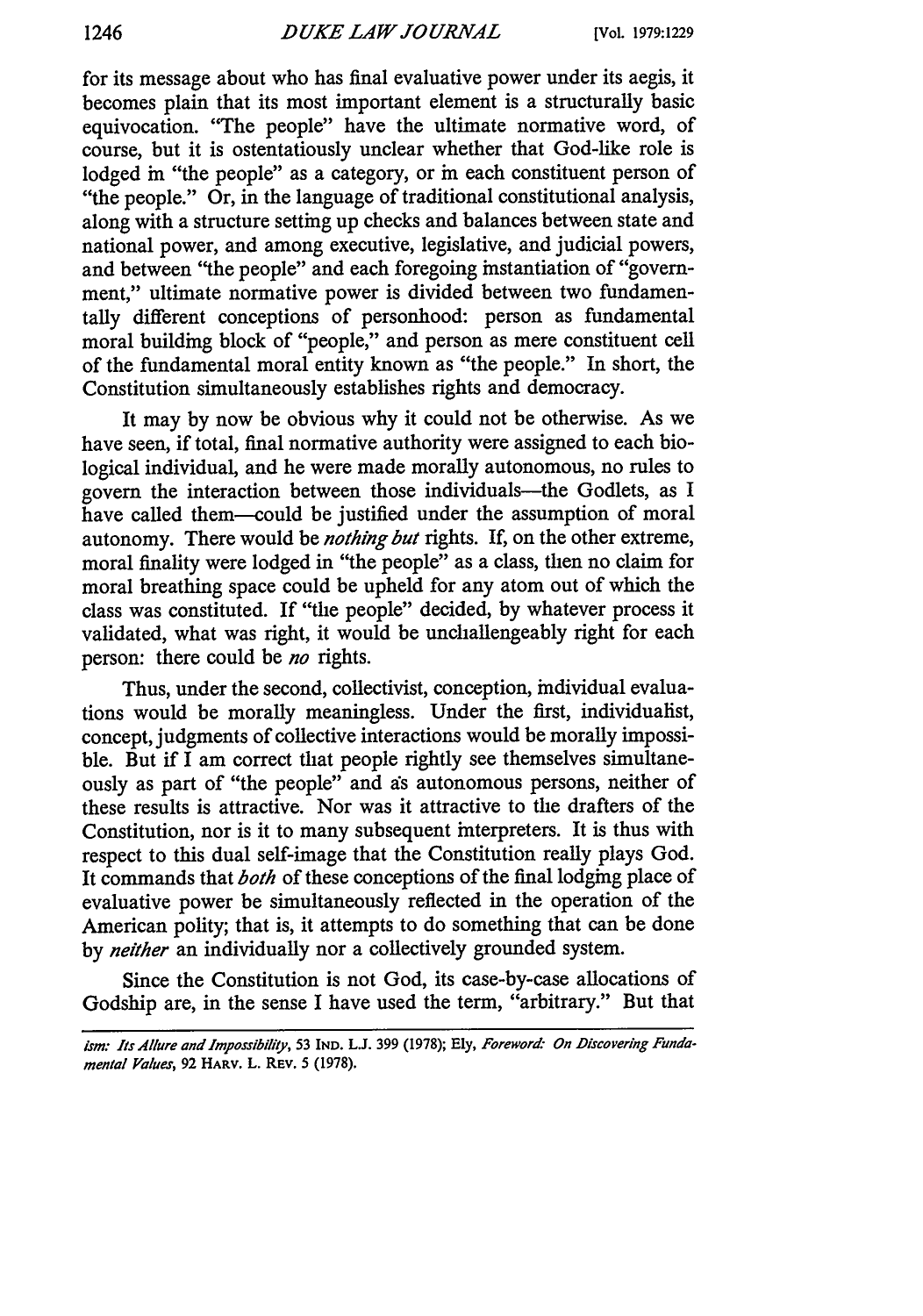does not mean that those allocations do not exist: that clipping should nullify a touchdown pass is also arbitrary in that sense, but that does not mean there is no such rule or result. With respect to the collectivist aspects of the Constitution, there are side-bar restrictions on how the collectivity can make its decisions (notably various aggregation rules, like majoritarianism), rules on who counts as part of the group, and most important, restrictions upon the way in which collective determinations can be enforced against individuals in the collective (notably the detailed regulations constituting due process, and, indeed, the institution of the judicial branch itself). Moreover, certain areas of individual activity are withdrawn from collective interference-religious beliefs, for example.

At the same time, however, the very existence of these collective powers acts as a restriction upon individual evaluative autonomy. To put it very briefly, if you do not want to be taxed for the common good as the common good is defined by the group, tough.

As long as the Constitution is accepted, or at least not overthrown, it successfully functions as a God would in a valid ethical system: *its* restrictions and accommodations govern. They could be other than they are, but they are what they are, and that is that. There will be, as with all divine pronouncements, a continuous controversy over what God says, but whatever the practical importance of the power to determine those questions, they are theoretically unthreatening. It is only when the Constitution ceases to be seen as fulfilling God's normative role, ceases, that is, to be outside the normative system it totally constitutes, or when, as is impossible with a real God, it is seen to have "gaps," that a crisis comes to exist. What "wins" when the Constitution will not say, or says two things at the same time?

At that point, you see, we are really forced to see ourselves as lawmakers rather than law finders, and we are immediately led into a regress that is, fatally, not infinite. We can *say* that a valid legal system must have some minimum process for rational determination and operation. We can *say* that the majority cannot consistently disadvantage any minority. We can *say* that, whatever else a majority can do, it cannot systematically prevent a minority from seeking to become a majority. We can *say* all sorts of things, but what we cannot say is why one say is better than any other, unless we state some standard by which it definedly is. To put it as bluntly as possible, if we go to find what law ought to govern us, and if what we find is not an authoritative Holy Writ but just ourselves, just people, making that law, how can we be governed by what we have found?

Naturally, one need not be on crisis alert all the time. Even if it is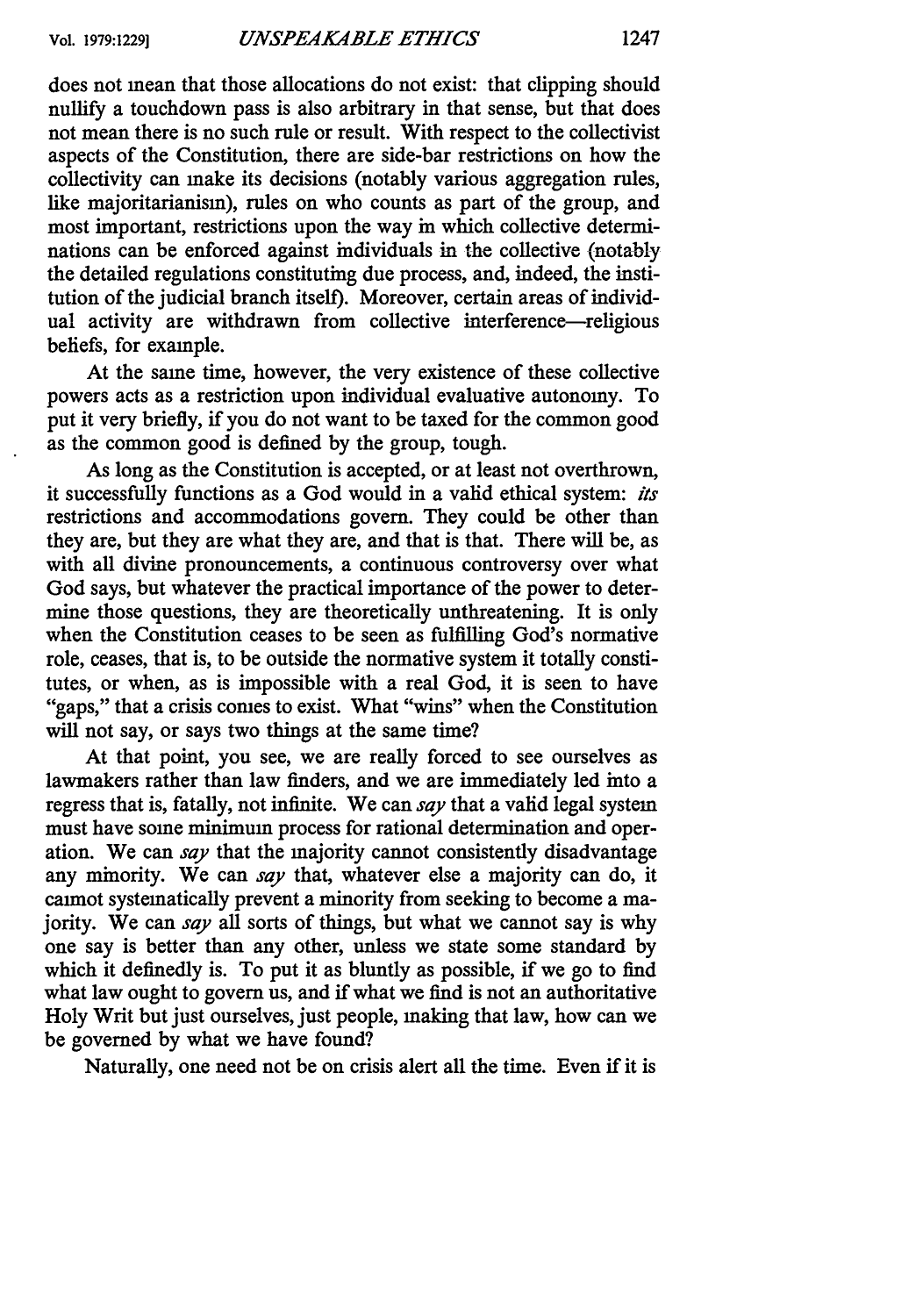hard to come up with any convincing reason why a two-hundred-yearold document ought to be given final respect, indeed to be given any respect, on some current question about the allocation of power and freedom in America, it is awfully hard to be a credible constitutional thinker by treating the Constitution as irrelevant. It is, therefore, a convention of constitutional law, and may be of American society, that (a) the Constitution does speak to our problems; (b) it can, much of the time, be heard and understood; and (c) when you do hear and understand it, that's it. That is, much of the time one can act as if there is, for constitutional determinations, a God, though He may occasionally mumble.

Hence it is possible to "handle" any number of questions by trying to *understand* what the Constitution says. It is possible to say that suchand-such is a problem of equal protection, *ie.,* that "the God" accords all people equal dignity and will not allow mere people to do otherwise. It is possible to say that such-and-other is a question of due process, *i e.,* that "the God" treats all people as rational, and communication channels for the determination of truth must be kept open. It is not possible, however, forever to avoid having to ask whether, in a particular instance, the individual with a "right" or the collectivity with its "power" is to govern. For the Constitution clearly says that there are circumstances in which the collective may override the normative beliefs of a bare numerical minority, and other circumstances in which one biological individual is entitled to withstand everyone else, but the Constitution does not exhaustively specify which circumstances are which. The Constitution as God says, in effect, that one wins out over the other when it, the Constitution, says so, and not when the individual or the group says so. But what then can one do when the Constitution, quite obviously, says nothing at all?

Along with John Ely, one can say that in those cases the collective wins, but only if it sticks to certain processes for its own activities, notably those designed to keep the political process open.40 Or, like Michael Perry, one can try, whenever the crunch comes, to discover some deep beliefs of "the people" that are not, for some reason, accurately reflected in the political process.<sup>41</sup> With Alexander Bickel one can look to stable traditions, 42 or with Laurence Tribe to substantive

<sup>40.</sup> *See* **Ely,** *Toward a Representation-Reinforcing Mode of Judicial Review,* **37** MD. L. REv. 451 (1978).

<sup>41.</sup> *See, e.g.,* Perry, *Abortion, The Public Morals, and The Police Power: The Ethical Function ofSubstantive Due Process,* 23 U.C.L.A. L. REv. 689 (1976).

<sup>42.</sup> *See* A. BICKEL, **THE MORALITY** OF **CONSENT** (1975).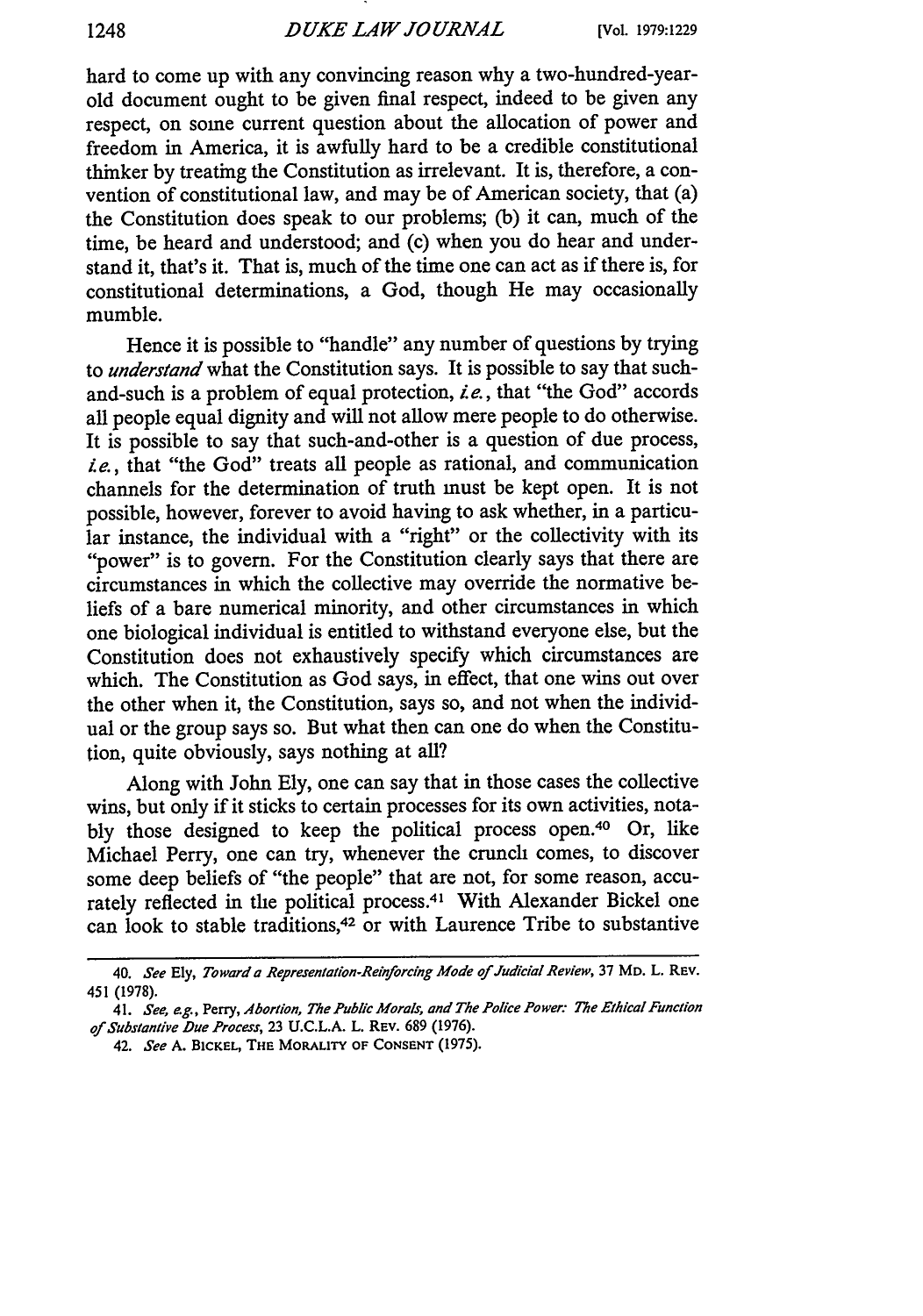intuitions.43 The point is, one must be arbitrary in locating the ultimately, unchallengeable arbiter of evaluations, if the two specified by the applicable God, in this instance the Constitution, do not in fact agree. To put it concisely, if the applicable God is going to insist upon being incoherent, we really have no choice but to be arbitary.

All I can say is this: it looks as if we are all we have. Given what we know about ourselves and each other, this is an extraordinarily unappetizing prospect; looking around the world, it appears that if all men are brothers, the ruling model is Cain and Abel. Neither reason, nor love, nor even terror, seems to have worked to make us "good," and worse than that, there is no reason why anything should. Only if ethics were something unspeakable by us, could law be unnatural, and therefore unchallengeable. As things now stand, everything is up for grabs.

Nevertheless:

Napalming babies is bad.

Starving the poor is wicked.

Buying and selling each other is depraved.

Those who stood up to and died resisting Hitler, Stalin, Amin, and Pol Pot-and General Custer too-have earned salvation.

Those who acquiesced deserve to be damned.

There is in the world such a thing as evil.

[All together now:] Sez who?

God help us.

43. **See** L. **TRIBE, AMERICAN CONSTITUTIONAL LAw** 450-55 **(1978).**